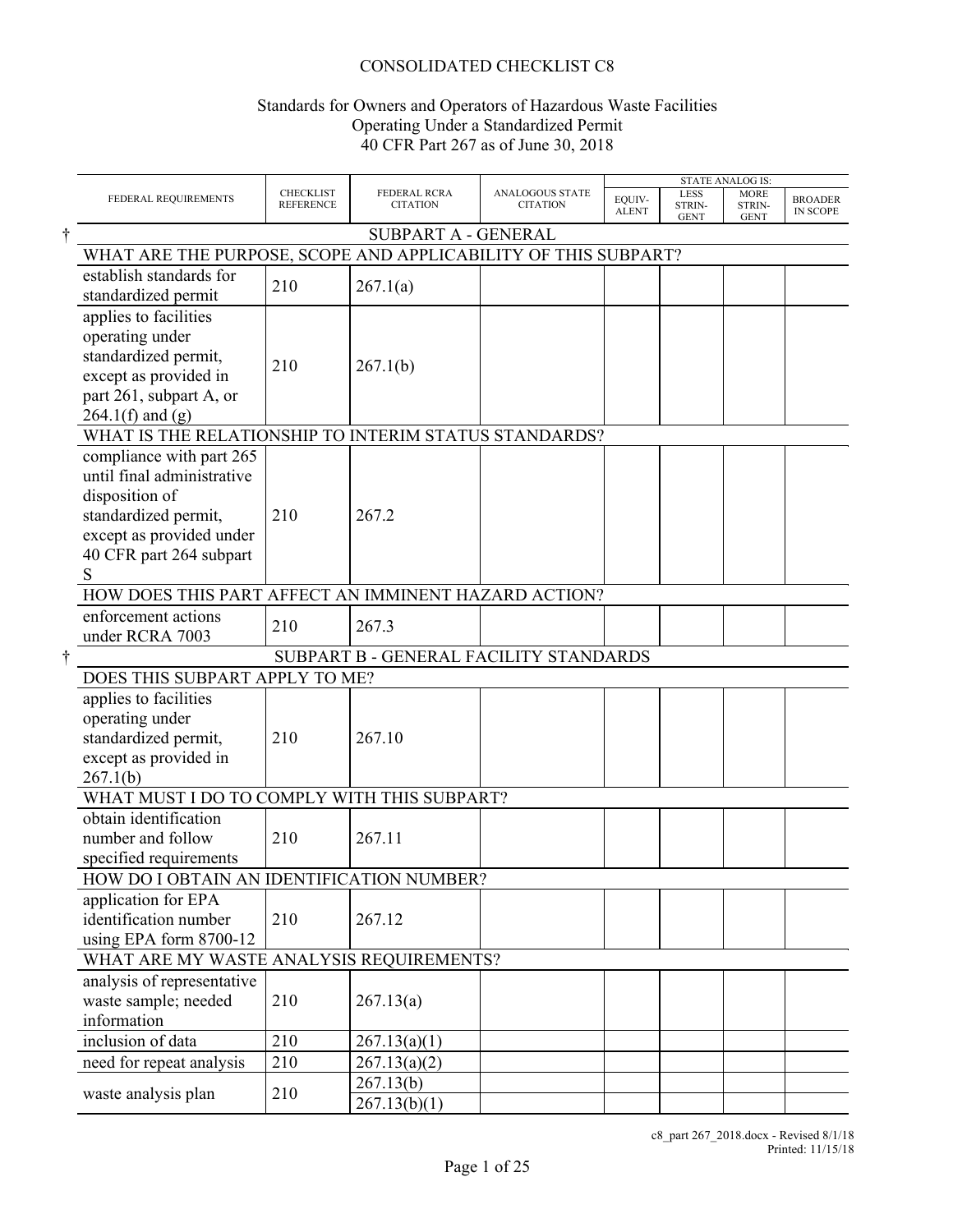<span id="page-1-1"></span><span id="page-1-0"></span>

|                                                      |                                      |                                 |                                    |                        |                                      | <b>STATE ANALOG IS:</b>              |                                   |
|------------------------------------------------------|--------------------------------------|---------------------------------|------------------------------------|------------------------|--------------------------------------|--------------------------------------|-----------------------------------|
| FEDERAL REQUIREMENTS                                 | <b>CHECKLIST</b><br><b>REFERENCE</b> | FEDERAL RCRA<br><b>CITATION</b> | ANALOGOUS STATE<br><b>CITATION</b> | EQUIV-<br><b>ALENT</b> | <b>LESS</b><br>STRIN-<br><b>GENT</b> | <b>MORE</b><br>STRIN-<br><b>GENT</b> | <b>BROADER</b><br><b>IN SCOPE</b> |
|                                                      |                                      | 267.13(b)(2)                    |                                    |                        |                                      |                                      |                                   |
|                                                      |                                      | 267.13(b)(3)                    |                                    |                        |                                      |                                      |                                   |
|                                                      |                                      | 267.13(b)(3)(i)                 |                                    |                        |                                      |                                      |                                   |
|                                                      |                                      | $\&$ (ii)                       |                                    |                        |                                      |                                      |                                   |
|                                                      |                                      | 267.13(b)(4)                    |                                    |                        |                                      |                                      |                                   |
|                                                      |                                      | 267.13(b)(5)                    |                                    |                        |                                      |                                      |                                   |
| WHAT ARE MY SECURITY REQUIREMENTS?                   |                                      |                                 |                                    |                        |                                      |                                      |                                   |
| prevent unauthorized                                 |                                      |                                 |                                    |                        |                                      |                                      |                                   |
| entry                                                | 210                                  | 267.14(a)                       |                                    |                        |                                      |                                      |                                   |
| 24-hour surveillance                                 |                                      | 267.14(b)                       |                                    |                        |                                      |                                      |                                   |
| system, artificial or                                |                                      | 267.14(b)(1)                    |                                    |                        |                                      |                                      |                                   |
| natural barrier and means                            | 210                                  | 267.14(b)(2)                    |                                    |                        |                                      |                                      |                                   |
| to control entry                                     |                                      | 267.14(b)(3)                    |                                    |                        |                                      |                                      |                                   |
|                                                      | 210                                  | 267.14(c)                       |                                    |                        |                                      |                                      |                                   |
| sign<br>WHAT ARE MY GENERAL INSPECTION REQUIREMENTS? |                                      |                                 |                                    |                        |                                      |                                      |                                   |
|                                                      |                                      |                                 |                                    |                        |                                      |                                      |                                   |
| inspect for malfunctions,                            |                                      |                                 |                                    |                        |                                      |                                      |                                   |
| deterioration, operator                              | 210                                  | 267.15(a)                       |                                    |                        |                                      |                                      |                                   |
| errors, and discharges                               |                                      |                                 |                                    |                        |                                      |                                      |                                   |
| that may cause:                                      |                                      |                                 |                                    |                        |                                      |                                      |                                   |
| release to the                                       | 210                                  | 267.15(a)(1)                    |                                    |                        |                                      |                                      |                                   |
| environment                                          |                                      |                                 |                                    |                        |                                      |                                      |                                   |
| threat to human health                               | 210                                  | 267.15(a)(2)                    |                                    |                        |                                      |                                      |                                   |
| develop and follow a                                 |                                      |                                 |                                    |                        |                                      |                                      |                                   |
| written inspection                                   | 210                                  | 267.15(b)                       |                                    |                        |                                      |                                      |                                   |
| schedule                                             |                                      |                                 |                                    |                        |                                      |                                      |                                   |
| schedule kept at facility                            | 210                                  | 267.15(b)(1)                    |                                    |                        |                                      |                                      |                                   |
| schedule content                                     | 210                                  | 267.15(b)(2)                    |                                    |                        |                                      |                                      |                                   |
| inspection frequency                                 | 210                                  | 267.15(b)(3)                    |                                    |                        |                                      |                                      |                                   |
| remedy any deterioration                             |                                      |                                 |                                    |                        |                                      |                                      |                                   |
| or malfunction; must take                            | 210                                  | 267.15(c)                       |                                    |                        |                                      |                                      |                                   |
| remedial action                                      |                                      |                                 |                                    |                        |                                      |                                      |                                   |
| record all inspections                               | 210                                  | 267.15(d)                       |                                    |                        |                                      |                                      |                                   |
| WHAT TRAINING MUST MY EMPLOYEES HAVE?                |                                      |                                 |                                    |                        |                                      |                                      |                                   |
|                                                      |                                      | 267.16(a)                       |                                    |                        |                                      |                                      |                                   |
|                                                      |                                      | 267.16(a)(1)                    |                                    |                        |                                      |                                      |                                   |
| training program                                     | 210                                  | 267.16(a)(2)                    |                                    |                        |                                      |                                      |                                   |
| requirements                                         |                                      | $267.16(a)(2)(i)$ –             |                                    |                        |                                      |                                      |                                   |
|                                                      |                                      | (vi)                            |                                    |                        |                                      |                                      |                                   |
|                                                      |                                      |                                 |                                    |                        |                                      |                                      |                                   |
| timing of instruction                                | 210                                  | 267.16(b)                       |                                    |                        |                                      |                                      |                                   |
| annual review of initial                             |                                      |                                 |                                    |                        |                                      |                                      |                                   |
| training required at                                 | 210                                  | 267.16(c)                       |                                    |                        |                                      |                                      |                                   |
| 267.16(a)                                            |                                      |                                 |                                    |                        |                                      |                                      |                                   |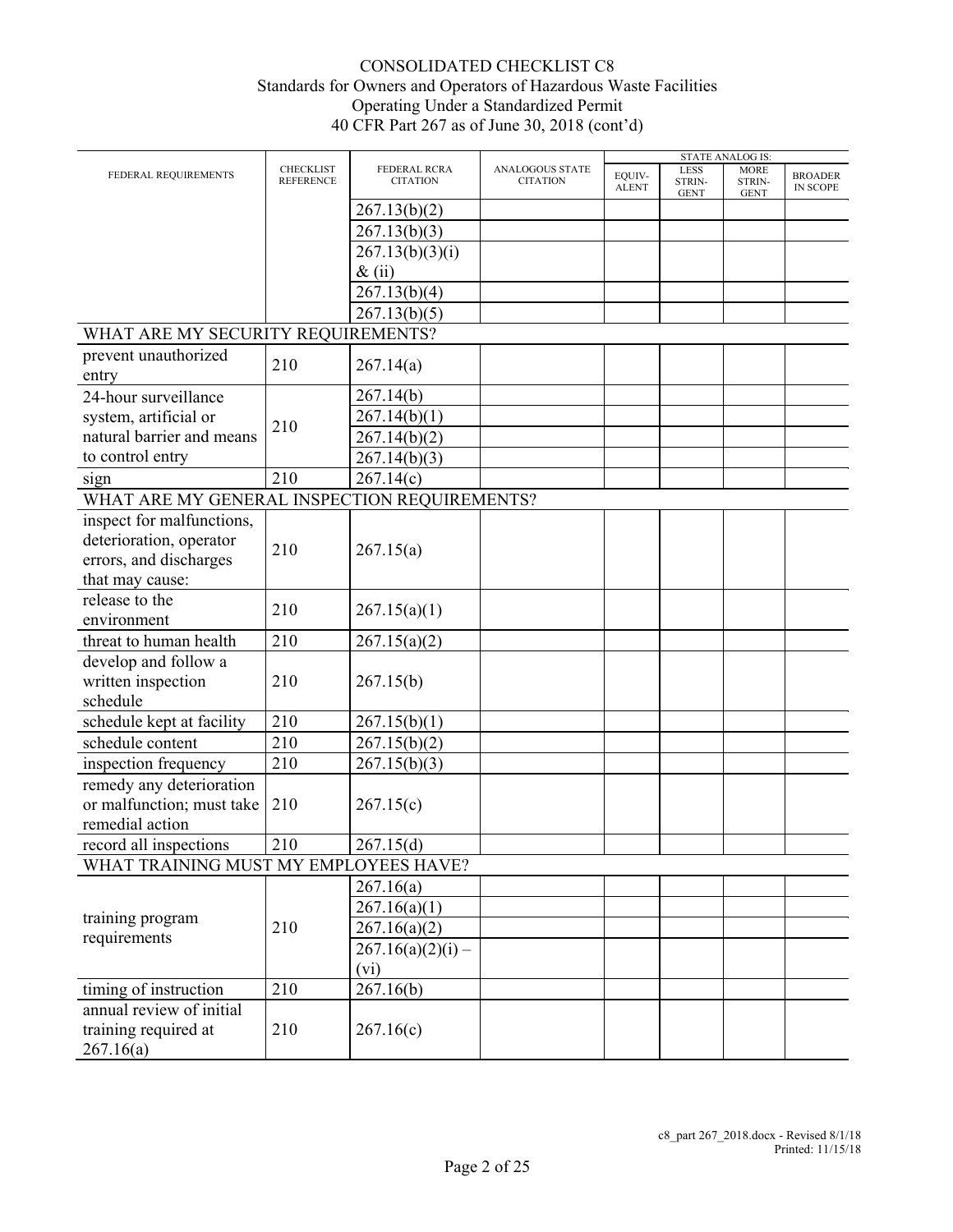| <b>CHECKLIST</b><br><b>FEDERAL RCRA</b><br><b>ANALOGOUS STATE</b><br>LESS<br><b>MORE</b><br>EQUIV-<br>FEDERAL REQUIREMENTS<br><b>BROADER</b><br><b>REFERENCE</b><br><b>CITATION</b><br><b>CITATION</b><br>STRIN-<br>STRIN-<br><b>ALENT</b><br><b>IN SCOPE</b><br><b>GENT</b><br><b>GENT</b><br>267.16(d)<br>267.16(d)(1)<br>267.16(d)(2)<br>recordkeeping<br>210<br>267.16(d)(3)<br>267.16(d)(4)<br>retention of training<br>210<br>267.16(e)<br>records<br>WHAT ARE THE REQUIREMENTS FOR MANAGING IGNITABLE, REACTIVE, OR INCOMPATIBLE<br>WASTES?<br>267.17(a)<br>precautions to prevent<br>210<br>$267.17(a)(1) -$<br>waste ignition or reaction<br>(3)<br>267.17(b)<br>267.17(b)(1)<br>267.17(b)(2)<br>precautions to prevent<br>210<br>specified reactions<br>267.17(b)(3)<br>267.17(b)(4)<br>267.17(b)(5)<br>documentation of<br>compliance with $26.17(a)$<br>210<br>267.17(c)<br>or $(b)$<br>WHAT ARE THE STANDARDS FOR SELECTING THE LOCATION OF MY FACILITY?<br>267.18(a)<br>267.18(a)(1)<br>location standards<br>210<br>267.18(a)(2)<br>267.18(a)(3)<br>267.18(b)<br>267.18(b)(1)<br>100-year flood plain<br>210<br>requirements<br>267.18(b)(2)<br>267.18(b)(3)<br>SUBPART C - PREPAREDNESS AND PREVENTION<br>DOES THIS SUBPART APPLY TO ME?<br>applies to facilities under<br>standardized permit,<br>210<br>267.30<br>except as provided in<br>267.1(b)<br>WHAT ARE THE GENERAL DESIGN AND OPERATION STANDARDS?<br>design and operation<br>210<br>267.31<br>requirements<br>WHAT EQUIPMENT AM I REQUIRED TO HAVE?<br>what a facility must be<br>210<br>267.32 |               |  |  | <b>STATE ANALOG IS:</b> |  |
|-----------------------------------------------------------------------------------------------------------------------------------------------------------------------------------------------------------------------------------------------------------------------------------------------------------------------------------------------------------------------------------------------------------------------------------------------------------------------------------------------------------------------------------------------------------------------------------------------------------------------------------------------------------------------------------------------------------------------------------------------------------------------------------------------------------------------------------------------------------------------------------------------------------------------------------------------------------------------------------------------------------------------------------------------------------------------------------------------------------------------------------------------------------------------------------------------------------------------------------------------------------------------------------------------------------------------------------------------------------------------------------------------------------------------------------------------------------------------------------------------------------------------------------------------------------------------------|---------------|--|--|-------------------------|--|
|                                                                                                                                                                                                                                                                                                                                                                                                                                                                                                                                                                                                                                                                                                                                                                                                                                                                                                                                                                                                                                                                                                                                                                                                                                                                                                                                                                                                                                                                                                                                                                             |               |  |  |                         |  |
|                                                                                                                                                                                                                                                                                                                                                                                                                                                                                                                                                                                                                                                                                                                                                                                                                                                                                                                                                                                                                                                                                                                                                                                                                                                                                                                                                                                                                                                                                                                                                                             |               |  |  |                         |  |
|                                                                                                                                                                                                                                                                                                                                                                                                                                                                                                                                                                                                                                                                                                                                                                                                                                                                                                                                                                                                                                                                                                                                                                                                                                                                                                                                                                                                                                                                                                                                                                             |               |  |  |                         |  |
|                                                                                                                                                                                                                                                                                                                                                                                                                                                                                                                                                                                                                                                                                                                                                                                                                                                                                                                                                                                                                                                                                                                                                                                                                                                                                                                                                                                                                                                                                                                                                                             |               |  |  |                         |  |
|                                                                                                                                                                                                                                                                                                                                                                                                                                                                                                                                                                                                                                                                                                                                                                                                                                                                                                                                                                                                                                                                                                                                                                                                                                                                                                                                                                                                                                                                                                                                                                             |               |  |  |                         |  |
|                                                                                                                                                                                                                                                                                                                                                                                                                                                                                                                                                                                                                                                                                                                                                                                                                                                                                                                                                                                                                                                                                                                                                                                                                                                                                                                                                                                                                                                                                                                                                                             |               |  |  |                         |  |
|                                                                                                                                                                                                                                                                                                                                                                                                                                                                                                                                                                                                                                                                                                                                                                                                                                                                                                                                                                                                                                                                                                                                                                                                                                                                                                                                                                                                                                                                                                                                                                             |               |  |  |                         |  |
|                                                                                                                                                                                                                                                                                                                                                                                                                                                                                                                                                                                                                                                                                                                                                                                                                                                                                                                                                                                                                                                                                                                                                                                                                                                                                                                                                                                                                                                                                                                                                                             |               |  |  |                         |  |
|                                                                                                                                                                                                                                                                                                                                                                                                                                                                                                                                                                                                                                                                                                                                                                                                                                                                                                                                                                                                                                                                                                                                                                                                                                                                                                                                                                                                                                                                                                                                                                             |               |  |  |                         |  |
|                                                                                                                                                                                                                                                                                                                                                                                                                                                                                                                                                                                                                                                                                                                                                                                                                                                                                                                                                                                                                                                                                                                                                                                                                                                                                                                                                                                                                                                                                                                                                                             |               |  |  |                         |  |
|                                                                                                                                                                                                                                                                                                                                                                                                                                                                                                                                                                                                                                                                                                                                                                                                                                                                                                                                                                                                                                                                                                                                                                                                                                                                                                                                                                                                                                                                                                                                                                             |               |  |  |                         |  |
|                                                                                                                                                                                                                                                                                                                                                                                                                                                                                                                                                                                                                                                                                                                                                                                                                                                                                                                                                                                                                                                                                                                                                                                                                                                                                                                                                                                                                                                                                                                                                                             |               |  |  |                         |  |
|                                                                                                                                                                                                                                                                                                                                                                                                                                                                                                                                                                                                                                                                                                                                                                                                                                                                                                                                                                                                                                                                                                                                                                                                                                                                                                                                                                                                                                                                                                                                                                             |               |  |  |                         |  |
|                                                                                                                                                                                                                                                                                                                                                                                                                                                                                                                                                                                                                                                                                                                                                                                                                                                                                                                                                                                                                                                                                                                                                                                                                                                                                                                                                                                                                                                                                                                                                                             |               |  |  |                         |  |
|                                                                                                                                                                                                                                                                                                                                                                                                                                                                                                                                                                                                                                                                                                                                                                                                                                                                                                                                                                                                                                                                                                                                                                                                                                                                                                                                                                                                                                                                                                                                                                             |               |  |  |                         |  |
|                                                                                                                                                                                                                                                                                                                                                                                                                                                                                                                                                                                                                                                                                                                                                                                                                                                                                                                                                                                                                                                                                                                                                                                                                                                                                                                                                                                                                                                                                                                                                                             |               |  |  |                         |  |
|                                                                                                                                                                                                                                                                                                                                                                                                                                                                                                                                                                                                                                                                                                                                                                                                                                                                                                                                                                                                                                                                                                                                                                                                                                                                                                                                                                                                                                                                                                                                                                             |               |  |  |                         |  |
|                                                                                                                                                                                                                                                                                                                                                                                                                                                                                                                                                                                                                                                                                                                                                                                                                                                                                                                                                                                                                                                                                                                                                                                                                                                                                                                                                                                                                                                                                                                                                                             |               |  |  |                         |  |
|                                                                                                                                                                                                                                                                                                                                                                                                                                                                                                                                                                                                                                                                                                                                                                                                                                                                                                                                                                                                                                                                                                                                                                                                                                                                                                                                                                                                                                                                                                                                                                             |               |  |  |                         |  |
|                                                                                                                                                                                                                                                                                                                                                                                                                                                                                                                                                                                                                                                                                                                                                                                                                                                                                                                                                                                                                                                                                                                                                                                                                                                                                                                                                                                                                                                                                                                                                                             |               |  |  |                         |  |
|                                                                                                                                                                                                                                                                                                                                                                                                                                                                                                                                                                                                                                                                                                                                                                                                                                                                                                                                                                                                                                                                                                                                                                                                                                                                                                                                                                                                                                                                                                                                                                             |               |  |  |                         |  |
|                                                                                                                                                                                                                                                                                                                                                                                                                                                                                                                                                                                                                                                                                                                                                                                                                                                                                                                                                                                                                                                                                                                                                                                                                                                                                                                                                                                                                                                                                                                                                                             |               |  |  |                         |  |
|                                                                                                                                                                                                                                                                                                                                                                                                                                                                                                                                                                                                                                                                                                                                                                                                                                                                                                                                                                                                                                                                                                                                                                                                                                                                                                                                                                                                                                                                                                                                                                             |               |  |  |                         |  |
|                                                                                                                                                                                                                                                                                                                                                                                                                                                                                                                                                                                                                                                                                                                                                                                                                                                                                                                                                                                                                                                                                                                                                                                                                                                                                                                                                                                                                                                                                                                                                                             |               |  |  |                         |  |
|                                                                                                                                                                                                                                                                                                                                                                                                                                                                                                                                                                                                                                                                                                                                                                                                                                                                                                                                                                                                                                                                                                                                                                                                                                                                                                                                                                                                                                                                                                                                                                             |               |  |  |                         |  |
|                                                                                                                                                                                                                                                                                                                                                                                                                                                                                                                                                                                                                                                                                                                                                                                                                                                                                                                                                                                                                                                                                                                                                                                                                                                                                                                                                                                                                                                                                                                                                                             |               |  |  |                         |  |
|                                                                                                                                                                                                                                                                                                                                                                                                                                                                                                                                                                                                                                                                                                                                                                                                                                                                                                                                                                                                                                                                                                                                                                                                                                                                                                                                                                                                                                                                                                                                                                             |               |  |  |                         |  |
|                                                                                                                                                                                                                                                                                                                                                                                                                                                                                                                                                                                                                                                                                                                                                                                                                                                                                                                                                                                                                                                                                                                                                                                                                                                                                                                                                                                                                                                                                                                                                                             |               |  |  |                         |  |
|                                                                                                                                                                                                                                                                                                                                                                                                                                                                                                                                                                                                                                                                                                                                                                                                                                                                                                                                                                                                                                                                                                                                                                                                                                                                                                                                                                                                                                                                                                                                                                             |               |  |  |                         |  |
|                                                                                                                                                                                                                                                                                                                                                                                                                                                                                                                                                                                                                                                                                                                                                                                                                                                                                                                                                                                                                                                                                                                                                                                                                                                                                                                                                                                                                                                                                                                                                                             |               |  |  |                         |  |
|                                                                                                                                                                                                                                                                                                                                                                                                                                                                                                                                                                                                                                                                                                                                                                                                                                                                                                                                                                                                                                                                                                                                                                                                                                                                                                                                                                                                                                                                                                                                                                             |               |  |  |                         |  |
|                                                                                                                                                                                                                                                                                                                                                                                                                                                                                                                                                                                                                                                                                                                                                                                                                                                                                                                                                                                                                                                                                                                                                                                                                                                                                                                                                                                                                                                                                                                                                                             |               |  |  |                         |  |
|                                                                                                                                                                                                                                                                                                                                                                                                                                                                                                                                                                                                                                                                                                                                                                                                                                                                                                                                                                                                                                                                                                                                                                                                                                                                                                                                                                                                                                                                                                                                                                             |               |  |  |                         |  |
|                                                                                                                                                                                                                                                                                                                                                                                                                                                                                                                                                                                                                                                                                                                                                                                                                                                                                                                                                                                                                                                                                                                                                                                                                                                                                                                                                                                                                                                                                                                                                                             |               |  |  |                         |  |
|                                                                                                                                                                                                                                                                                                                                                                                                                                                                                                                                                                                                                                                                                                                                                                                                                                                                                                                                                                                                                                                                                                                                                                                                                                                                                                                                                                                                                                                                                                                                                                             |               |  |  |                         |  |
|                                                                                                                                                                                                                                                                                                                                                                                                                                                                                                                                                                                                                                                                                                                                                                                                                                                                                                                                                                                                                                                                                                                                                                                                                                                                                                                                                                                                                                                                                                                                                                             |               |  |  |                         |  |
|                                                                                                                                                                                                                                                                                                                                                                                                                                                                                                                                                                                                                                                                                                                                                                                                                                                                                                                                                                                                                                                                                                                                                                                                                                                                                                                                                                                                                                                                                                                                                                             |               |  |  |                         |  |
|                                                                                                                                                                                                                                                                                                                                                                                                                                                                                                                                                                                                                                                                                                                                                                                                                                                                                                                                                                                                                                                                                                                                                                                                                                                                                                                                                                                                                                                                                                                                                                             |               |  |  |                         |  |
|                                                                                                                                                                                                                                                                                                                                                                                                                                                                                                                                                                                                                                                                                                                                                                                                                                                                                                                                                                                                                                                                                                                                                                                                                                                                                                                                                                                                                                                                                                                                                                             | equipped with |  |  |                         |  |
| internal communications<br>210<br>267.32(a)<br>or alarm                                                                                                                                                                                                                                                                                                                                                                                                                                                                                                                                                                                                                                                                                                                                                                                                                                                                                                                                                                                                                                                                                                                                                                                                                                                                                                                                                                                                                                                                                                                     |               |  |  |                         |  |
| telephone or equivalent<br>267.32(b)<br>210                                                                                                                                                                                                                                                                                                                                                                                                                                                                                                                                                                                                                                                                                                                                                                                                                                                                                                                                                                                                                                                                                                                                                                                                                                                                                                                                                                                                                                                                                                                                 |               |  |  |                         |  |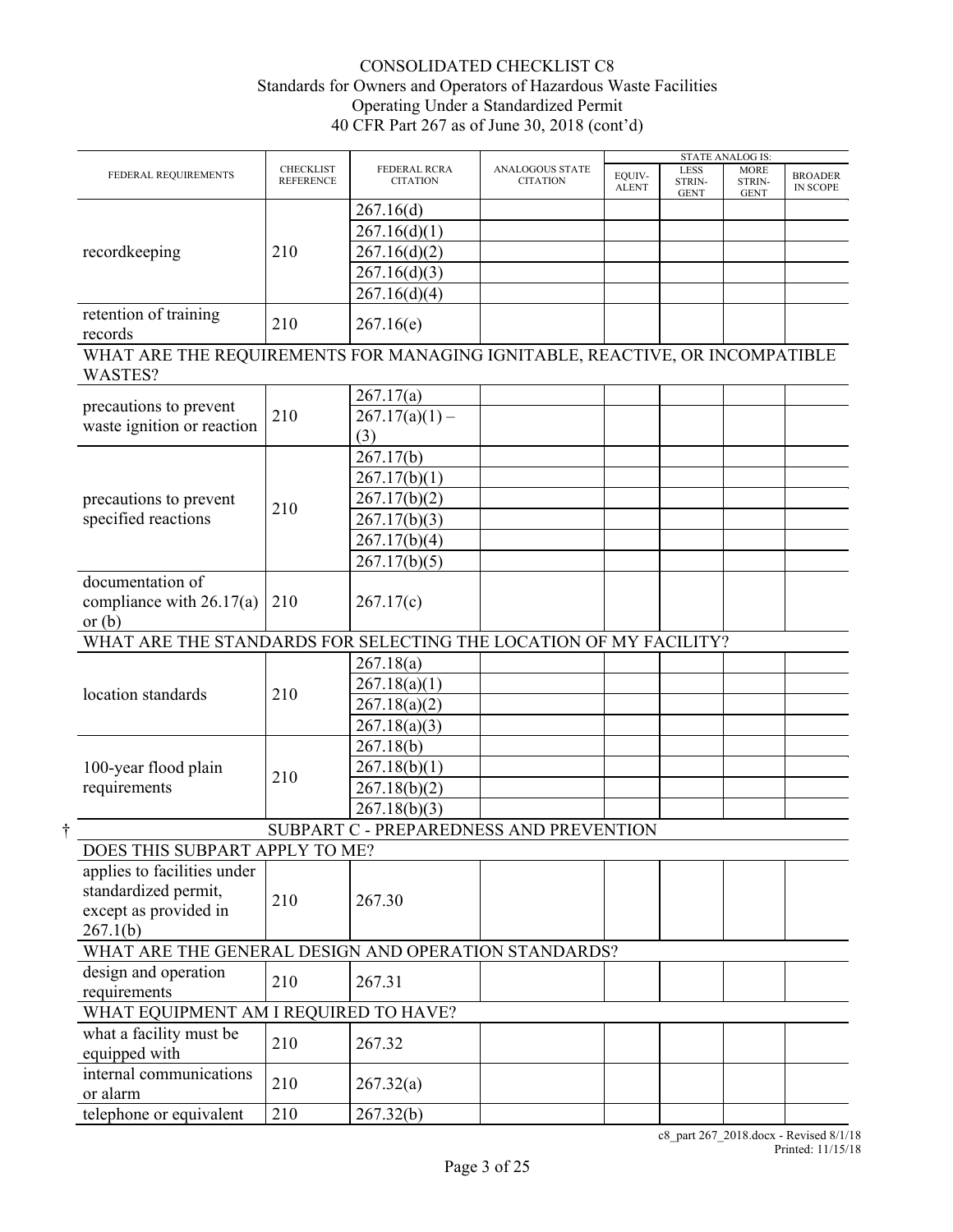|                                                                                                                |                                      |                                                       |                                    |                        |                                      | <b>STATE ANALOG IS:</b>              |                                   |
|----------------------------------------------------------------------------------------------------------------|--------------------------------------|-------------------------------------------------------|------------------------------------|------------------------|--------------------------------------|--------------------------------------|-----------------------------------|
| FEDERAL REQUIREMENTS                                                                                           | <b>CHECKLIST</b><br><b>REFERENCE</b> | FEDERAL RCRA<br><b>CITATION</b>                       | ANALOGOUS STATE<br><b>CITATION</b> | EQUIV-<br><b>ALENT</b> | <b>LESS</b><br>STRIN-<br><b>GENT</b> | <b>MORE</b><br>STRIN-<br><b>GENT</b> | <b>BROADER</b><br><b>IN SCOPE</b> |
| fire extinguishers, fire<br>control equipment, spill<br>control equipment, and<br>decontamination<br>equipment | 210                                  | 267.32(c)                                             |                                    |                        |                                      |                                      |                                   |
| water of adequate<br>volume and pressure                                                                       | 210                                  | 267.32(d)                                             |                                    |                        |                                      |                                      |                                   |
| WHAT ARE THE TESTING AND MAINTENANCE REQURIEMENTS FOR EQUIPMENT?                                               |                                      |                                                       |                                    |                        |                                      |                                      |                                   |
| what equipment must be<br>tested and maintained                                                                | 210                                  | 267.33                                                |                                    |                        |                                      |                                      |                                   |
| WHEN MUST PERSONNEL HAVE ACCESS TO COMMUNICATION EQUIPMENT OR AN ALARM<br>SYSTEM?                              |                                      |                                                       |                                    |                        |                                      |                                      |                                   |
| handling hazardous<br>waste $-$ what equipment<br>personnel must have<br>immediate access to                   | 210                                  | 267.34(a)                                             |                                    |                        |                                      |                                      |                                   |
| equipment immediately<br>available when only one<br>employee on premises                                       | 210                                  | 267.34(b)                                             |                                    |                        |                                      |                                      |                                   |
| HOW DO I ENSURE ACCESS FOR PERSONNEL AND EQUIPMENT DURING EMERGENCIES?                                         |                                      |                                                       |                                    |                        |                                      |                                      |                                   |
| required aisle space                                                                                           | 210                                  | 267.35                                                |                                    |                        |                                      |                                      |                                   |
| WHAT ARRANGEMENTS MUST I MAKE WITH LOCAL AUTHORITIES FOR EMERGENCIES?                                          |                                      |                                                       |                                    |                        |                                      |                                      |                                   |
|                                                                                                                |                                      | 267.36(a)                                             |                                    |                        |                                      |                                      |                                   |
|                                                                                                                |                                      | 267.36(a)(1)                                          |                                    |                        |                                      |                                      |                                   |
| specific arrangements                                                                                          | 210                                  | 267.36(a)(2)                                          |                                    |                        |                                      |                                      |                                   |
| with local authorities                                                                                         |                                      | 267.36(a)(3)                                          |                                    |                        |                                      |                                      |                                   |
|                                                                                                                |                                      | 267.36(a)(4)                                          |                                    |                        |                                      |                                      |                                   |
| refusals documented in<br>operating record                                                                     | 210                                  | 267.36(b)                                             |                                    |                        |                                      |                                      |                                   |
|                                                                                                                |                                      | SUBPART D - CONTINGENCY PLAN AND EMERGENCY PROCEDURES |                                    |                        |                                      |                                      |                                   |
| DOES THIS SUPBART APPLY TO ME?                                                                                 |                                      |                                                       |                                    |                        |                                      |                                      |                                   |
| applies to facilities under<br>standardized permit,<br>except as provided in<br>267.1(b)                       | 210                                  | 267.50                                                |                                    |                        |                                      |                                      |                                   |
| WHAT IS THE PURPOSE OF THE CONTINGENCY PLAN AND HOW DO I USE IT?                                               |                                      |                                                       |                                    |                        |                                      |                                      |                                   |
| contingency plan<br>required; purpose                                                                          | 210                                  | 267.51(a)                                             |                                    |                        |                                      |                                      |                                   |
| implementation of plan                                                                                         | 210                                  | 267.51(b)                                             |                                    |                        |                                      |                                      |                                   |
| WHAT MUST BE IN THE CONTIGENCY PLAN?                                                                           |                                      |                                                       |                                    |                        |                                      |                                      |                                   |
|                                                                                                                |                                      | 267.52(a)                                             |                                    |                        |                                      |                                      |                                   |
|                                                                                                                |                                      | 267.52(a)(1)                                          |                                    |                        |                                      |                                      |                                   |
| content of contingency                                                                                         | 210                                  | 267.52(a)(2)                                          |                                    |                        |                                      |                                      |                                   |
| plan                                                                                                           |                                      | 267.52(a)(3)                                          |                                    |                        |                                      |                                      |                                   |
|                                                                                                                |                                      | 267.52(a)(4)                                          |                                    |                        |                                      |                                      |                                   |
|                                                                                                                |                                      |                                                       |                                    |                        |                                      |                                      |                                   |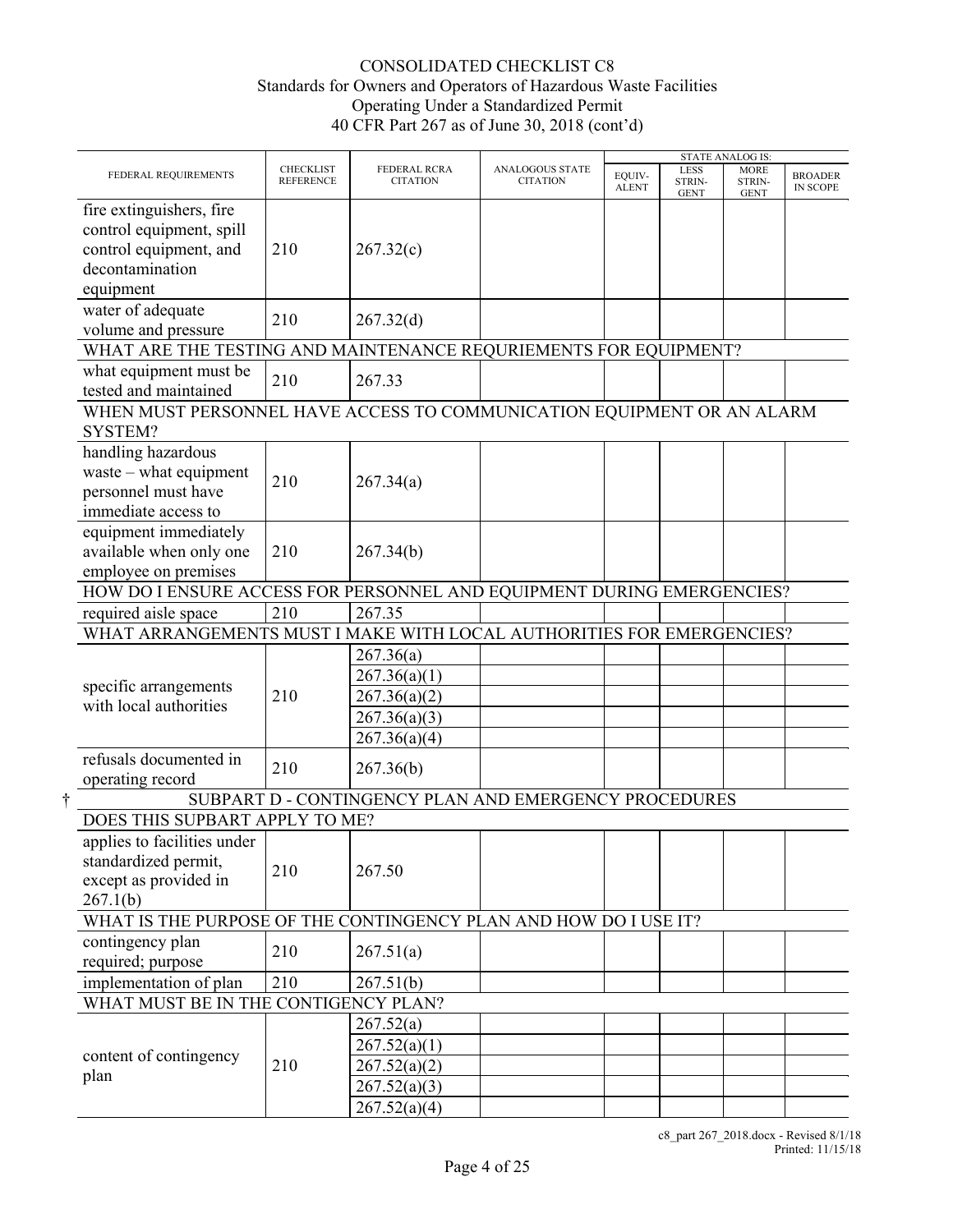|                                                                               |                                      |                                        |                                           |                        |                               | <b>STATE ANALOG IS:</b>              |                                   |
|-------------------------------------------------------------------------------|--------------------------------------|----------------------------------------|-------------------------------------------|------------------------|-------------------------------|--------------------------------------|-----------------------------------|
| FEDERAL REQUIREMENTS                                                          | <b>CHECKLIST</b><br><b>REFERENCE</b> | <b>FEDERAL RCRA</b><br><b>CITATION</b> | <b>ANALOGOUS STATE</b><br><b>CITATION</b> | EQUIV-<br><b>ALENT</b> | LESS<br>STRIN-<br><b>GENT</b> | <b>MORE</b><br>STRIN-<br><b>GENT</b> | <b>BROADER</b><br><b>IN SCOPE</b> |
|                                                                               |                                      | 267.52(a)(5)                           |                                           |                        |                               |                                      |                                   |
| amendment of SPCC                                                             | 210                                  | 267.52(b)                              |                                           |                        |                               |                                      |                                   |
| WHO MUST COPIES OF THE CONTINGENCY PLAN?                                      |                                      |                                        |                                           |                        |                               |                                      |                                   |
| maintain copies and<br>revisions of plan at<br>facility                       | 210                                  | 267.53(a)                              |                                           |                        |                               |                                      |                                   |
| submit copy of plan with<br>all revisions to local<br>authorities             | 210                                  | 267.53(b)                              |                                           |                        |                               |                                      |                                   |
| WHEN MUST I AMEND THE CONTINGENCY PLAN?                                       |                                      |                                        |                                           |                        |                               |                                      |                                   |
|                                                                               |                                      | 267.54                                 |                                           |                        |                               |                                      |                                   |
|                                                                               |                                      | 267.54(a)                              |                                           |                        |                               |                                      |                                   |
| conditions for                                                                |                                      | 267.54(b)                              |                                           |                        |                               |                                      |                                   |
| amendment of                                                                  | 210                                  | 267.54(c)                              |                                           |                        |                               |                                      |                                   |
| contingency plan                                                              |                                      | 267.54(d)                              |                                           |                        |                               |                                      |                                   |
|                                                                               |                                      | 267.54(e)                              |                                           |                        |                               |                                      |                                   |
| WHAT IS THE ROLE OF THE EMERGENCY COORDINATOR?                                |                                      |                                        |                                           |                        |                               |                                      |                                   |
|                                                                               |                                      |                                        |                                           |                        |                               |                                      |                                   |
| emergency coordinator<br>responsibilities                                     | 210                                  | 267.55                                 |                                           |                        |                               |                                      |                                   |
| WHAT ARE THE REQUIRED EMERGENCY PROCEDURES FOR THE EMERGENCY                  |                                      |                                        |                                           |                        |                               |                                      |                                   |
| COORDINATOR?                                                                  |                                      |                                        |                                           |                        |                               |                                      |                                   |
|                                                                               |                                      | 267.56(a)                              |                                           |                        |                               |                                      |                                   |
| imminent or emergency                                                         | 210                                  | 267.56(a)(1)                           |                                           |                        |                               |                                      |                                   |
| notification procedures                                                       |                                      | 267.56(a)(2)                           |                                           |                        |                               |                                      |                                   |
|                                                                               |                                      | 267.56(b)                              |                                           |                        |                               |                                      |                                   |
| procedures in event of                                                        | 210                                  | 267.56(b)(1)                           |                                           |                        |                               |                                      |                                   |
| release, fire, explosion                                                      |                                      | 267.56(b)(2)                           |                                           |                        |                               |                                      |                                   |
|                                                                               |                                      | 267.56(c)                              |                                           |                        |                               |                                      |                                   |
|                                                                               |                                      | 267.56(c)(1)                           |                                           |                        |                               |                                      |                                   |
| reporting of emergency                                                        | 210                                  | 267.56(c)(2)                           |                                           |                        |                               |                                      |                                   |
| coordinator's findings                                                        |                                      |                                        |                                           |                        |                               |                                      |                                   |
|                                                                               |                                      | $267.56(c)(2)(i) -$                    |                                           |                        |                               |                                      |                                   |
|                                                                               |                                      | (v <sub>i</sub> )                      |                                           |                        |                               |                                      |                                   |
| measures during                                                               | 210                                  | 267.56(d)                              |                                           |                        |                               |                                      |                                   |
| emergency                                                                     |                                      |                                        |                                           |                        |                               |                                      |                                   |
| procedures if facility                                                        | 210                                  | 267.56(e)                              |                                           |                        |                               |                                      |                                   |
| stops operation                                                               |                                      |                                        |                                           |                        |                               |                                      |                                   |
| WHAT MUST THE EMERGENCY COORDINATOR DO AFTER AN EMERGENCY?                    |                                      |                                        |                                           |                        |                               |                                      |                                   |
| treatment, storage, or<br>disposal of material<br>resulting from<br>emergency | 210                                  | 267.57(a)                              |                                           |                        |                               |                                      |                                   |
| no incompatible waste in                                                      |                                      | 267.57(b)                              |                                           |                        |                               |                                      |                                   |
| affected area; emergency                                                      |                                      | 267.57(b)(1)                           |                                           |                        |                               |                                      |                                   |
| equipment is cleaned and                                                      | 210                                  |                                        |                                           |                        |                               |                                      |                                   |
| fit                                                                           |                                      | 267.57(b)(2)                           |                                           |                        |                               |                                      |                                   |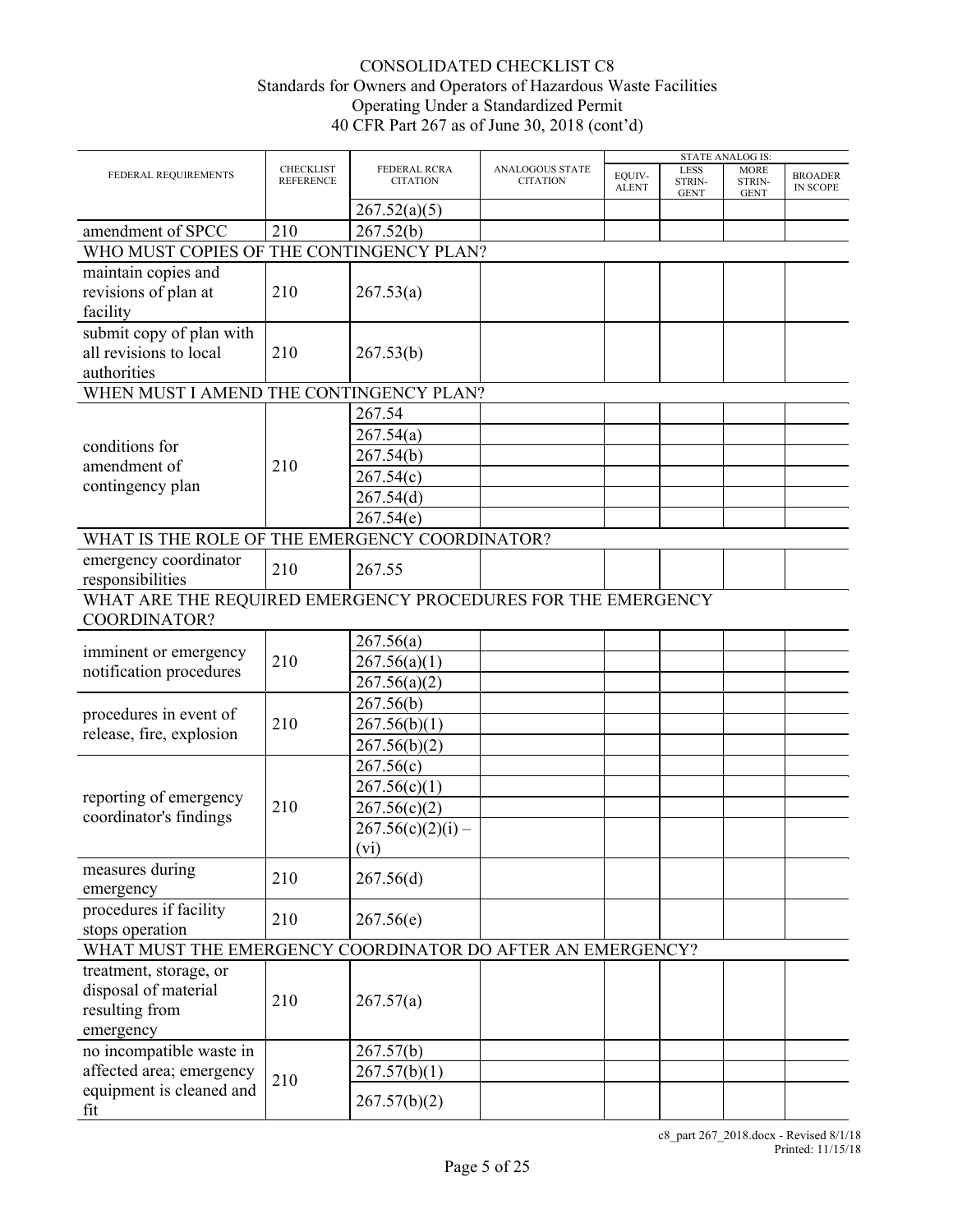|               | FEDERAL REQUIREMENTS                                                                                                                                | <b>CHECKLIST</b><br><b>REFERENCE</b> | <b>FEDERAL RCRA</b><br><b>CITATION</b> | <b>ANALOGOUS STATE</b><br><b>CITATION</b> | EOUIV-<br><b>ALENT</b> | LESS<br>STRIN-<br><b>GENT</b> | <b>STATE ANALOG IS:</b><br><b>MORE</b><br>STRIN-<br><b>GENT</b> | <b>BROADER</b><br><b>IN SCOPE</b> |
|---------------|-----------------------------------------------------------------------------------------------------------------------------------------------------|--------------------------------------|----------------------------------------|-------------------------------------------|------------------------|-------------------------------|-----------------------------------------------------------------|-----------------------------------|
|               | WHAT NOTIFICATION AND RECORDKEEPING MUST I DO AFTER AN EMERGENCY?                                                                                   |                                      |                                        |                                           |                        |                               |                                                                 |                                   |
|               | notify Regional<br>Administrator, state and<br>local authorities                                                                                    | 210                                  | 267.58(a)                              |                                           |                        |                               |                                                                 |                                   |
|               | recordkeeping following                                                                                                                             |                                      | 267.58(b)                              |                                           |                        |                               |                                                                 |                                   |
|               | an emergency                                                                                                                                        | 210                                  | $267.58(b)(1) -$<br>(7)                |                                           |                        |                               |                                                                 |                                   |
| $\dagger$ , 1 | SUBPART E - MANIFEST SYSTEM, RECORDKEEPING, REPORTING, AND NOTIFYING                                                                                |                                      |                                        |                                           |                        |                               |                                                                 |                                   |
|               | DOES THIS SUBPART APPLY TO ME?                                                                                                                      |                                      |                                        |                                           |                        |                               |                                                                 |                                   |
|               | applies to facilities that<br>store or non-thermally<br>treat HW under<br>standardized permit;<br>compliance with part 262<br>manifest requirements | 210                                  | 267.70                                 |                                           |                        |                               |                                                                 |                                   |
|               | USE OF THE MANIFEST SYSTEM                                                                                                                          |                                      |                                        |                                           |                        |                               |                                                                 |                                   |
|               | duties when receiving<br>waste accompanied by<br>manifest                                                                                           |                                      | 267.71(a)                              |                                           |                        |                               |                                                                 |                                   |
|               |                                                                                                                                                     | 210                                  | $267.71(a)(1) -$                       |                                           |                        |                               |                                                                 |                                   |
|               |                                                                                                                                                     |                                      | (3)                                    |                                           |                        |                               |                                                                 |                                   |
|               |                                                                                                                                                     |                                      | $267.71(a)(4)$ &                       |                                           |                        |                               |                                                                 |                                   |
|               |                                                                                                                                                     | 210, 236                             | (5)                                    |                                           |                        |                               |                                                                 |                                   |
|               |                                                                                                                                                     |                                      | 267.71(a)(6)                           |                                           |                        |                               |                                                                 |                                   |
|               |                                                                                                                                                     | 236                                  | 267.71(a)(6)(i)                        |                                           |                        |                               |                                                                 |                                   |
|               |                                                                                                                                                     |                                      | $\&$ (ii)                              |                                           |                        |                               |                                                                 |                                   |
|               |                                                                                                                                                     |                                      | 267.71(b)                              |                                           |                        |                               |                                                                 |                                   |
|               |                                                                                                                                                     |                                      | 267.71(b)(1)                           |                                           |                        |                               |                                                                 |                                   |
|               | duties when receiving                                                                                                                               |                                      | 267.71(b)(2)                           |                                           |                        |                               |                                                                 |                                   |
|               | waste accompanied by                                                                                                                                | 210                                  | 267.71(b)(3)                           |                                           |                        |                               |                                                                 |                                   |
|               | shipping paper                                                                                                                                      |                                      | 267.71(b)(4)                           |                                           |                        |                               |                                                                 |                                   |
|               |                                                                                                                                                     |                                      | 267.71(b)(5)                           |                                           |                        |                               |                                                                 |                                   |
|               | facility initiating                                                                                                                                 |                                      |                                        |                                           |                        |                               |                                                                 |                                   |
|               | shipment complies with<br>262                                                                                                                       | 210, 237                             | 267.71(c)                              |                                           |                        |                               |                                                                 |                                   |
|               | shipment subject to part<br>262 subpart H                                                                                                           | 210, 236                             | 267.71(d)                              |                                           |                        |                               |                                                                 |                                   |
|               | MANIFEST DISCREPANCIES                                                                                                                              |                                      |                                        |                                           |                        |                               |                                                                 |                                   |
|               |                                                                                                                                                     |                                      | 267.72(a)                              |                                           |                        |                               |                                                                 |                                   |
|               | manifest discrepancy                                                                                                                                | 210                                  | 267.72(a)(1)                           |                                           |                        |                               |                                                                 |                                   |
|               | definitions                                                                                                                                         |                                      | 267.72(a)(2)                           |                                           |                        |                               |                                                                 |                                   |
|               | actions on discovering a<br>discrepancy                                                                                                             | 210                                  | 267.72(b)                              |                                           |                        |                               |                                                                 |                                   |
|               | WHAT INFORMATION MUST I KEEP?                                                                                                                       |                                      |                                        |                                           |                        |                               |                                                                 |                                   |
|               | written operating record<br>at facility                                                                                                             | 210                                  | 267.73(a)                              |                                           |                        |                               |                                                                 |                                   |
|               |                                                                                                                                                     | 210                                  | 267.73(b)                              |                                           |                        |                               |                                                                 |                                   |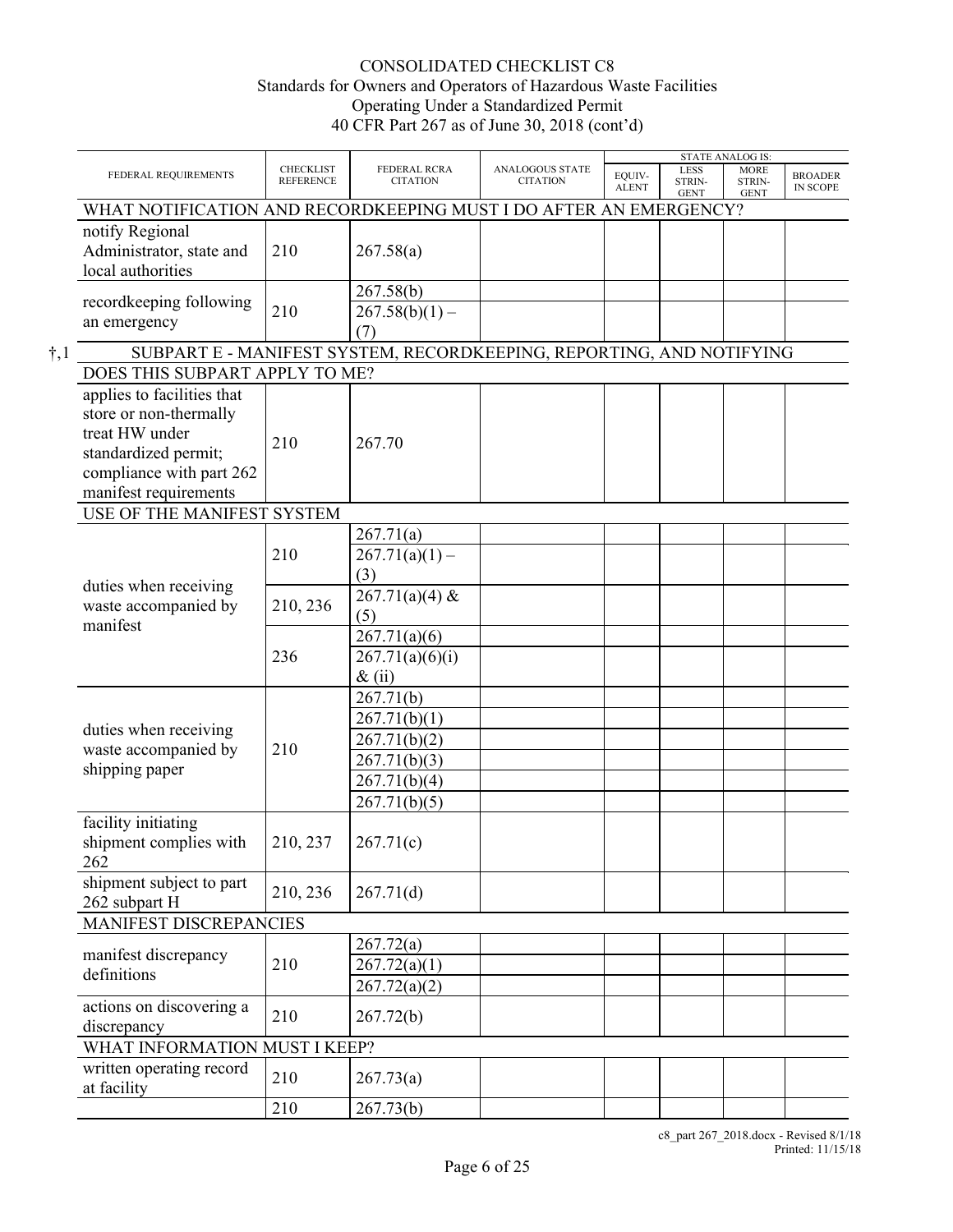|                                                         |                                      |                                 |                                    |                        |                                      | <b>STATE ANALOG IS:</b>              |                                   |
|---------------------------------------------------------|--------------------------------------|---------------------------------|------------------------------------|------------------------|--------------------------------------|--------------------------------------|-----------------------------------|
| FEDERAL REQUIREMENTS                                    | <b>CHECKLIST</b><br><b>REFERENCE</b> | FEDERAL RCRA<br><b>CITATION</b> | ANALOGOUS STATE<br><b>CITATION</b> | EQUIV-<br><b>ALENT</b> | <b>LESS</b><br>STRIN-<br><b>GENT</b> | <b>MORE</b><br>STRIN-<br><b>GENT</b> | <b>BROADER</b><br><b>IN SCOPE</b> |
|                                                         |                                      | 267.73(b)(1)                    |                                    |                        |                                      |                                      |                                   |
|                                                         |                                      | 267.73(b)(2)                    |                                    |                        |                                      |                                      |                                   |
|                                                         |                                      | 267.73(b)(3)                    |                                    |                        |                                      |                                      |                                   |
|                                                         |                                      | 267.73(b)(4)                    |                                    |                        |                                      |                                      |                                   |
|                                                         |                                      | 267.73(b)(5)                    |                                    |                        |                                      |                                      |                                   |
| information recorded in                                 |                                      | 267.73(b)(6)                    |                                    |                        |                                      |                                      |                                   |
| operating record                                        |                                      | 267.73(b)(7)                    |                                    |                        |                                      |                                      |                                   |
|                                                         |                                      | 267.73(b)(8)                    |                                    |                        |                                      |                                      |                                   |
|                                                         |                                      | 267.73(b)(9)                    |                                    |                        |                                      |                                      |                                   |
|                                                         |                                      | 267.73(b)(10)                   |                                    |                        |                                      |                                      |                                   |
|                                                         |                                      | 267.73(b)(11)                   |                                    |                        |                                      |                                      |                                   |
|                                                         |                                      | 267.73(b)(12)                   |                                    |                        |                                      |                                      |                                   |
| WHO SEES THE RECORDS?                                   |                                      |                                 |                                    |                        |                                      |                                      |                                   |
| all records available for                               |                                      |                                 |                                    |                        |                                      |                                      |                                   |
| inspection                                              | 210                                  | 267.74(a)                       |                                    |                        |                                      |                                      |                                   |
| retention period                                        |                                      |                                 |                                    |                        |                                      |                                      |                                   |
| extension under                                         |                                      |                                 |                                    |                        |                                      |                                      |                                   |
| unresolved enforcement                                  | 210                                  | 267.74(b)                       |                                    |                        |                                      |                                      |                                   |
| action                                                  |                                      |                                 |                                    |                        |                                      |                                      |                                   |
| WHAT REPORTS MUST I PREPARE AND TO WHOM DO I SEND THEM? |                                      |                                 |                                    |                        |                                      |                                      |                                   |
| biennial report required                                | 210                                  | 267.75                          |                                    |                        |                                      |                                      |                                   |
|                                                         |                                      | 267.75(a)                       |                                    |                        |                                      |                                      |                                   |
|                                                         |                                      | 267.75(a)(1)                    |                                    |                        |                                      |                                      |                                   |
|                                                         |                                      | 267.75(a)(2)                    |                                    |                        |                                      |                                      |                                   |
| when to submit biennial                                 |                                      | 267.75(a)(3)                    |                                    |                        |                                      |                                      |                                   |
| report; what form, and                                  | 210                                  | 267.75(a)(4)                    |                                    |                        |                                      |                                      |                                   |
| what must be reported                                   |                                      | 267.75(a)(5)                    |                                    |                        |                                      |                                      |                                   |
|                                                         |                                      | 267.75(a)(6)                    |                                    |                        |                                      |                                      |                                   |
|                                                         |                                      | 267.75(a)(7)                    |                                    |                        |                                      |                                      |                                   |
|                                                         |                                      | 267.75(b)                       |                                    |                        |                                      |                                      |                                   |
|                                                         |                                      | 267.75(b)(1)                    |                                    |                        |                                      |                                      |                                   |
| additional reports                                      | 210                                  | 267.75(b)(2)                    |                                    |                        |                                      |                                      |                                   |
|                                                         |                                      | 267.75(b)(3)                    |                                    |                        |                                      |                                      |                                   |
| information requirements                                |                                      |                                 |                                    |                        |                                      |                                      |                                   |
| for off-site facilities                                 | 210                                  | 267.75(c)                       |                                    |                        |                                      |                                      |                                   |
| description and quantity                                |                                      |                                 |                                    |                        |                                      |                                      |                                   |
| of wastes received                                      | 210                                  | 267.75(d)                       |                                    |                        |                                      |                                      |                                   |
| WHAT NOTIFICATIONS MUST I MAKE?                         |                                      |                                 |                                    |                        |                                      |                                      |                                   |
| notification before                                     | 210                                  | 267.76                          |                                    |                        |                                      |                                      |                                   |
| transfer of ownership                                   |                                      |                                 |                                    |                        |                                      |                                      |                                   |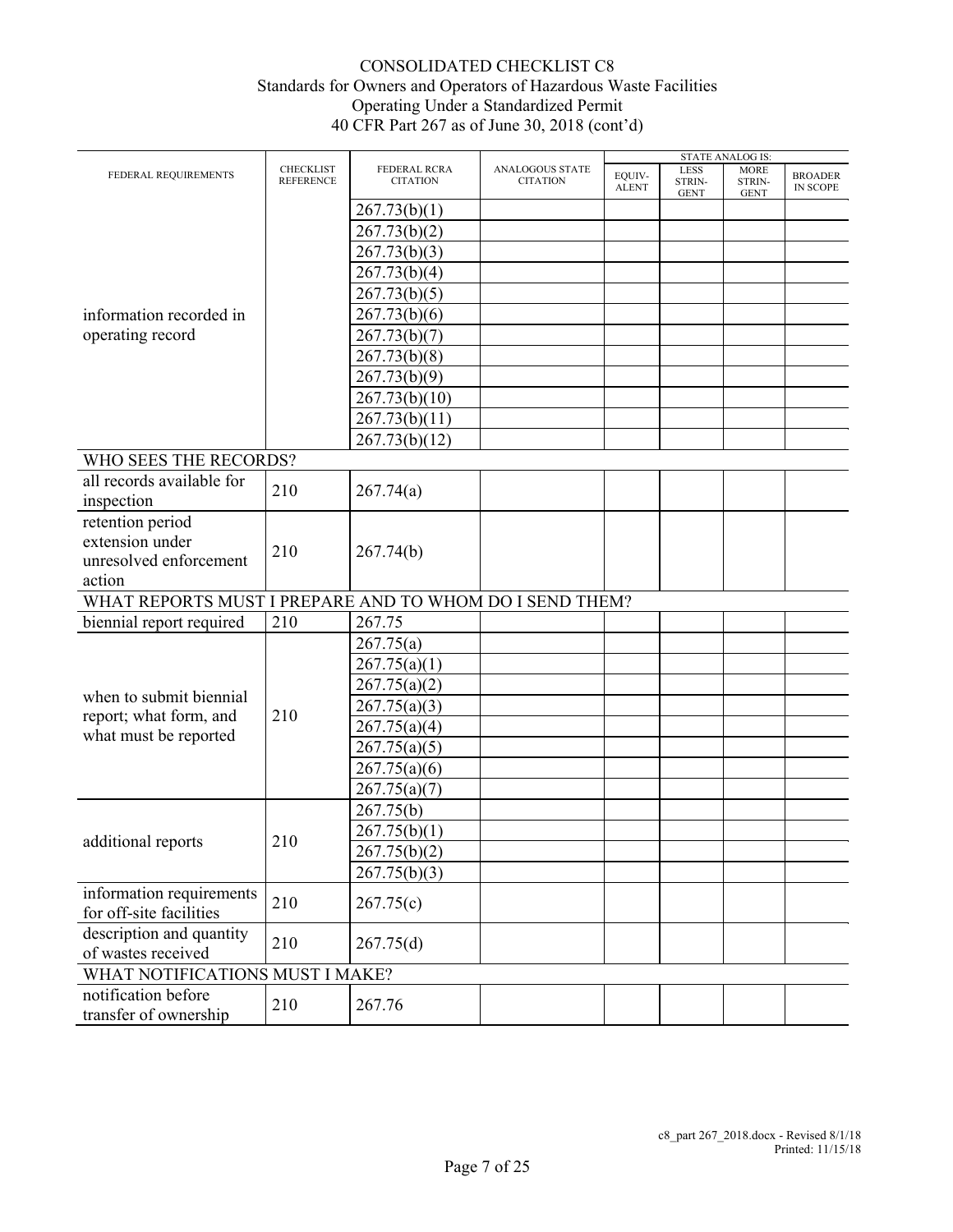|                                                                                                                        |                                      |                                                        |                                           |                        | <b>STATE ANALOG IS:</b>              |                                      |                                   |
|------------------------------------------------------------------------------------------------------------------------|--------------------------------------|--------------------------------------------------------|-------------------------------------------|------------------------|--------------------------------------|--------------------------------------|-----------------------------------|
| FEDERAL REQUIREMENTS                                                                                                   | <b>CHECKLIST</b><br><b>REFERENCE</b> | FEDERAL RCRA<br><b>CITATION</b>                        | <b>ANALOGOUS STATE</b><br><b>CITATION</b> | EQUIV-<br><b>ALENT</b> | <b>LESS</b><br>STRIN-<br><b>GENT</b> | <b>MORE</b><br>STRIN-<br><b>GENT</b> | <b>BROADER</b><br><b>IN SCOPE</b> |
|                                                                                                                        |                                      | SUBPART F - RELEASES FROM SOLID WASTE MANAGEMENT UNITS |                                           |                        |                                      |                                      |                                   |
| WHO MUST COMPLY WITH THIS SECTION?                                                                                     |                                      |                                                        |                                           |                        |                                      |                                      |                                   |
| applies to facilities that<br>treats or stores HW under<br>a standardized permit,<br>except as provided in<br>267.1(b) | 210                                  | 267.90                                                 |                                           |                        |                                      |                                      |                                   |
| [Reserved]                                                                                                             | 210                                  | 267.91 - 267.100                                       |                                           |                        |                                      |                                      |                                   |
| WHAT MUST I DO TO ADDRESS CORRECTIVE ACTION FOR SOLID WASTE MANAGEMENT<br>UNITS?                                       |                                      |                                                        |                                           |                        |                                      |                                      |                                   |
| institute corrective action<br>to protect human health<br>and environment from<br>hazardous waste releases             | 210                                  | 267.101(a)                                             |                                           |                        |                                      |                                      |                                   |
| corrective action<br>specified by Regional<br>Administrator                                                            | 210                                  | 267.101(b)                                             |                                           |                        |                                      |                                      |                                   |
| corrective action beyond<br>facility boundaries                                                                        | 210                                  | 267.101(c)                                             |                                           |                        |                                      |                                      |                                   |
| applicability to<br>remediation waste<br>management sites                                                              | 210                                  | 267.101(d)                                             |                                           |                        |                                      |                                      |                                   |
|                                                                                                                        |                                      | <b>SUBPART G - CLOSURE</b>                             |                                           |                        |                                      |                                      |                                   |
| DOES THIS SUBPART APPLY TO ME?                                                                                         |                                      |                                                        |                                           |                        |                                      |                                      |                                   |
| applies to facilities that<br>treat or store HW under a<br>standardized permit,<br>except as provided in<br>267.1(b)   | 210                                  | 267.110                                                |                                           |                        |                                      |                                      |                                   |
| WHAT GENERAL STANDARDS MUST I MEET WHEN I STOP OPERATING THE UNIT?                                                     |                                      |                                                        |                                           |                        |                                      |                                      |                                   |
| manner of closing                                                                                                      | 210                                  | 267.111                                                |                                           |                        |                                      |                                      |                                   |
| minimize further<br>maintenance needs                                                                                  | 210                                  | 267.111(a)                                             |                                           |                        |                                      |                                      |                                   |
| control, minimize, or<br>eliminate post-closure<br>escape of wastes                                                    | 210                                  | 267.111(b)                                             |                                           |                        |                                      |                                      |                                   |
| meet closure<br>requirements of 267.176,<br>267.201, and 267.1108;<br>possible post-closure<br>requirements            | 210                                  | 267.111(c)                                             |                                           |                        |                                      |                                      |                                   |
| WHAT PROCEDURES MUST I FOLLOW?                                                                                         |                                      |                                                        |                                           |                        |                                      |                                      |                                   |
| follow approved closure                                                                                                |                                      | 267.112(a)                                             |                                           |                        |                                      |                                      |                                   |
| plan and notification                                                                                                  | 210                                  | 267.112(a)(1)                                          |                                           |                        |                                      |                                      |                                   |
| requirements                                                                                                           |                                      | 267.112(a)(2)                                          |                                           |                        |                                      |                                      |                                   |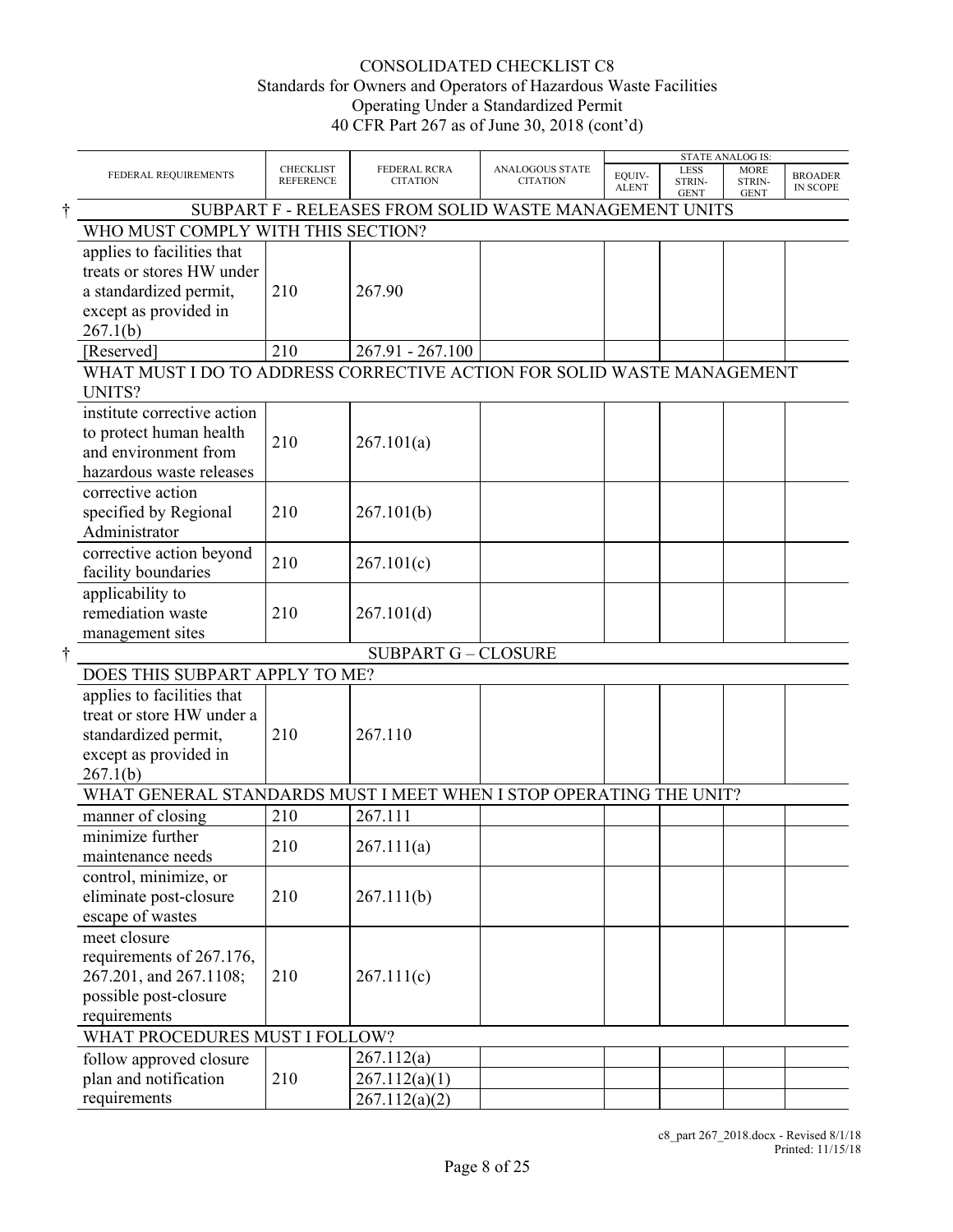|                                                                        |                                      |                                 |                                    |                        |                                      | <b>STATE ANALOG IS:</b>              |                                   |
|------------------------------------------------------------------------|--------------------------------------|---------------------------------|------------------------------------|------------------------|--------------------------------------|--------------------------------------|-----------------------------------|
| FEDERAL REQUIREMENTS                                                   | <b>CHECKLIST</b><br><b>REFERENCE</b> | FEDERAL RCRA<br><b>CITATION</b> | ANALOGOUS STATE<br><b>CITATION</b> | EQUIV-<br><b>ALENT</b> | <b>LESS</b><br>STRIN-<br><b>GENT</b> | <b>MORE</b><br>STRIN-<br><b>GENT</b> | <b>BROADER</b><br><b>IN SCOPE</b> |
|                                                                        |                                      | 267.112(b)                      |                                    |                        |                                      |                                      |                                   |
|                                                                        |                                      | 267.112(b)(1)                   |                                    |                        |                                      |                                      |                                   |
|                                                                        |                                      | 267.112(b)(2)                   |                                    |                        |                                      |                                      |                                   |
|                                                                        |                                      |                                 |                                    |                        |                                      |                                      |                                   |
| satisfy closure plan                                                   | 210                                  | 267.112(b)(3)                   |                                    |                        |                                      |                                      |                                   |
| content requirements                                                   |                                      | 267.112(b)(4)                   |                                    |                        |                                      |                                      |                                   |
|                                                                        |                                      | 267.112(b)(5)                   |                                    |                        |                                      |                                      |                                   |
|                                                                        |                                      | 267.112(b)(6)                   |                                    |                        |                                      |                                      |                                   |
|                                                                        |                                      | 267.112(b)(7)                   |                                    |                        |                                      |                                      |                                   |
| submit written<br>notification to amend                                | 210                                  | 267.112(c)                      |                                    |                        |                                      |                                      |                                   |
| plan                                                                   |                                      |                                 |                                    |                        |                                      |                                      |                                   |
|                                                                        |                                      | 267.112(c)(1)                   |                                    |                        |                                      |                                      |                                   |
| events requiring closure                                               | 210                                  | 267.112(c)(1)(i)                |                                    |                        |                                      |                                      |                                   |
| plan amendment                                                         |                                      | $-$ (iii)                       |                                    |                        |                                      |                                      |                                   |
| submit amended closure                                                 |                                      |                                 |                                    |                        |                                      |                                      |                                   |
| plan with notification                                                 | 210                                  | 267.112(c)(2)                   |                                    |                        |                                      |                                      |                                   |
|                                                                        |                                      | 267.112(d)                      |                                    |                        |                                      |                                      |                                   |
| notification required                                                  |                                      | 267.112(d)(1)                   |                                    |                        |                                      |                                      |                                   |
| before final closure                                                   | 210                                  | 267.112(d)(2)                   |                                    |                        |                                      |                                      |                                   |
|                                                                        |                                      | 267.112(d)(3)                   |                                    |                        |                                      |                                      |                                   |
| WILL THE PUBLIC HAVE THE OPPORTUNITY COMMENT ON THE PLAN?              |                                      |                                 |                                    |                        |                                      |                                      |                                   |
| director to provide public                                             |                                      |                                 |                                    |                        |                                      |                                      |                                   |
|                                                                        |                                      |                                 |                                    |                        |                                      |                                      |                                   |
| notice; opportunity for                                                | 210                                  | 267.113(a)                      |                                    |                        |                                      |                                      |                                   |
| written comments and                                                   |                                      |                                 |                                    |                        |                                      |                                      |                                   |
| hearing                                                                |                                      |                                 |                                    |                        |                                      |                                      |                                   |
| public notice of hearing;                                              | 210                                  | 267.113(b)                      |                                    |                        |                                      |                                      |                                   |
| [Reserved]                                                             | 210                                  | 267.114                         |                                    |                        |                                      |                                      |                                   |
| AFTER I STOP OPERATING, HOW LONG UNTIL I MUST CLOSE?                   |                                      |                                 |                                    |                        |                                      |                                      |                                   |
| treat, remove, or dispose<br>of all hazardous wastes<br>within 90 days | 210                                  | 267.115(a)                      |                                    |                        |                                      |                                      |                                   |
|                                                                        |                                      | 267.115(b)                      |                                    |                        |                                      |                                      |                                   |
|                                                                        |                                      |                                 |                                    |                        |                                      |                                      |                                   |
| complete partial or final                                              | 210                                  | 267.115(b)(1)                   |                                    |                        |                                      |                                      |                                   |
| closure within 180 days                                                |                                      | 267.115(b)(2)                   |                                    |                        |                                      |                                      |                                   |
|                                                                        |                                      | 267.115(b)(3)                   |                                    |                        |                                      |                                      |                                   |
| waste removal and                                                      |                                      |                                 |                                    |                        |                                      |                                      |                                   |
| dismantling per approved                                               | 210                                  | 267.115(c)                      |                                    |                        |                                      |                                      |                                   |
| final closure plan                                                     |                                      |                                 |                                    |                        |                                      |                                      |                                   |
| WHAT MUST I DO WITH CONTAMINATED EQUIPMENT, STRUCTURE, AND SOILS?      |                                      |                                 |                                    |                        |                                      |                                      |                                   |
| disposal and                                                           |                                      |                                 |                                    |                        |                                      |                                      |                                   |
| decontamination                                                        |                                      |                                 |                                    |                        |                                      |                                      |                                   |
| requirements during                                                    | 210                                  | 267.116                         |                                    |                        |                                      |                                      |                                   |
| closure; 262 generator                                                 |                                      |                                 |                                    |                        |                                      |                                      |                                   |
| requirements                                                           |                                      |                                 |                                    |                        |                                      |                                      |                                   |
|                                                                        |                                      |                                 |                                    |                        |                                      |                                      |                                   |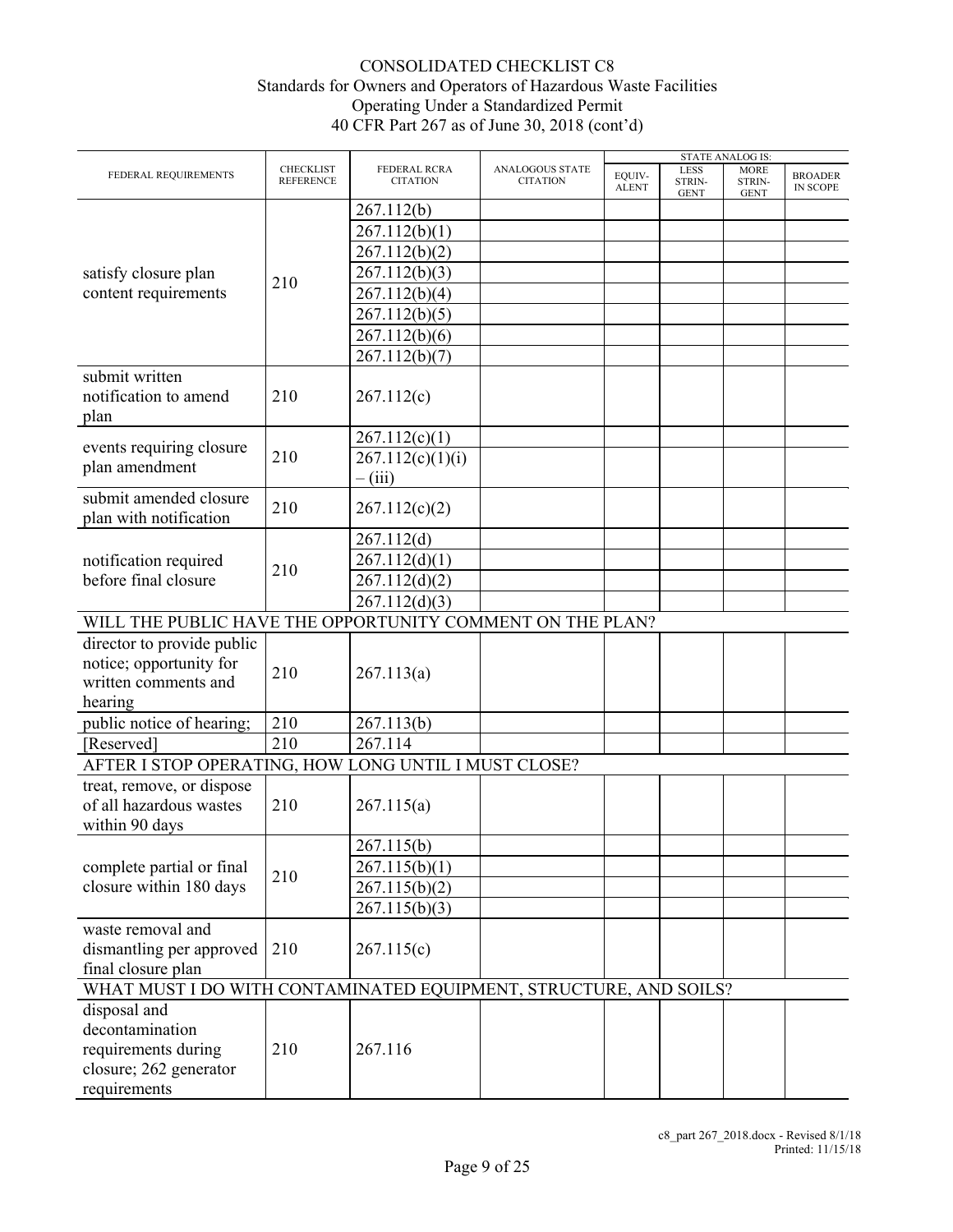|                                                                          |                                      |                                        |                                    |                        |                                      | <b>STATE ANALOG IS:</b>              |                                   |
|--------------------------------------------------------------------------|--------------------------------------|----------------------------------------|------------------------------------|------------------------|--------------------------------------|--------------------------------------|-----------------------------------|
| FEDERAL REQUIREMENTS                                                     | <b>CHECKLIST</b><br><b>REFERENCE</b> | <b>FEDERAL RCRA</b><br><b>CITATION</b> | ANALOGOUS STATE<br><b>CITATION</b> | EQUIV-<br><b>ALENT</b> | <b>LESS</b><br>STRIN-<br><b>GENT</b> | <b>MORE</b><br>STRIN-<br><b>GENT</b> | <b>BROADER</b><br><b>IN SCOPE</b> |
| HOW DO I CERTIFY CLOSURE?                                                |                                      |                                        |                                    |                        |                                      |                                      |                                   |
| closure certification                                                    |                                      |                                        |                                    |                        |                                      |                                      |                                   |
| requirements; required                                                   |                                      |                                        |                                    |                        |                                      |                                      |                                   |
| signatures;                                                              | 210                                  | 267.117                                |                                    |                        |                                      |                                      |                                   |
| documentation upon                                                       |                                      |                                        |                                    |                        |                                      |                                      |                                   |
| request                                                                  |                                      |                                        |                                    |                        |                                      |                                      |                                   |
|                                                                          |                                      | SUBPART H - FINANCIAL REQUIREMENTS     |                                    |                        |                                      |                                      |                                   |
| WHO MUST COMPLY WITH THIS SUBPART, AND BRIEFLY, WHAT DO THEY HAVE TO DO? |                                      |                                        |                                    |                        |                                      |                                      |                                   |
| applies to facilities                                                    |                                      |                                        |                                    |                        |                                      |                                      |                                   |
| operating under                                                          |                                      |                                        |                                    |                        |                                      |                                      |                                   |
| standardized permit,                                                     | 210                                  | 267.140(a)                             |                                    |                        |                                      |                                      |                                   |
| except as provided in                                                    |                                      |                                        |                                    |                        |                                      |                                      |                                   |
| $267.1(b)$ or $267.140(d)$                                               |                                      |                                        |                                    |                        |                                      |                                      |                                   |
|                                                                          |                                      | 267.140(b)                             |                                    |                        |                                      |                                      |                                   |
| financial assurance                                                      |                                      | 267.140(b)(1)                          |                                    |                        |                                      |                                      |                                   |
| requirements                                                             | 210                                  | 267.140(b)(2)                          |                                    |                        |                                      |                                      |                                   |
|                                                                          |                                      | 267.140(b)(3)                          |                                    |                        |                                      |                                      |                                   |
| notification of Regional                                                 |                                      |                                        |                                    |                        |                                      |                                      |                                   |
| Administrator                                                            | 210                                  | 267.140(c)                             |                                    |                        |                                      |                                      |                                   |
| <b>State and Federal</b>                                                 |                                      |                                        |                                    |                        |                                      |                                      |                                   |
| government exemptions                                                    | 210                                  | 267.140(d)                             |                                    |                        |                                      |                                      |                                   |
| DEFINITIONS OF TERMS AS USED IN THIS SUBPART                             |                                      |                                        |                                    |                        |                                      |                                      |                                   |
| "closure plan"                                                           | 210                                  | 267.141(a)                             |                                    |                        |                                      |                                      |                                   |
| "current closure cost                                                    |                                      |                                        |                                    |                        |                                      |                                      |                                   |
| estimate"                                                                | 210                                  | 267.141(b)                             |                                    |                        |                                      |                                      |                                   |
| [Reserved]                                                               | 210                                  | 267.141(c)                             |                                    |                        |                                      |                                      |                                   |
| "parent corporation"                                                     | 210                                  | 267.141(d)                             |                                    |                        |                                      |                                      |                                   |
| [Reserved]                                                               | 210                                  | 267.141(e)                             |                                    |                        |                                      |                                      |                                   |
| terms used in financial                                                  | 210                                  | 267.141(f) intro.                      |                                    |                        |                                      |                                      |                                   |
| tests                                                                    |                                      |                                        |                                    |                        |                                      |                                      |                                   |
| "assets"                                                                 | 210                                  | 267.141(f)                             |                                    |                        |                                      |                                      |                                   |
| "current plugging and                                                    |                                      |                                        |                                    |                        |                                      |                                      |                                   |
| abandonment cost                                                         | 210                                  | 267.141(f)                             |                                    |                        |                                      |                                      |                                   |
| estimate"                                                                |                                      |                                        |                                    |                        |                                      |                                      |                                   |
| "independently audited"                                                  | 210                                  | 267.141(f)                             |                                    |                        |                                      |                                      |                                   |
| "liabilities"                                                            | 210                                  | 267.141(f)                             |                                    |                        |                                      |                                      |                                   |
| "tangible net worth"                                                     | 210                                  | 267.141(f)                             |                                    |                        |                                      |                                      |                                   |
| introduction to                                                          |                                      |                                        |                                    |                        |                                      |                                      |                                   |
| definitions relating to                                                  |                                      |                                        |                                    |                        |                                      |                                      |                                   |
| bodily injury and                                                        | 210                                  | $267.141(g)$ intro.                    |                                    |                        |                                      |                                      |                                   |
| property damage                                                          |                                      |                                        |                                    |                        |                                      |                                      |                                   |
| "accidental occurrence"                                                  | 210                                  | 267.141(g)                             |                                    |                        |                                      |                                      |                                   |
| "legal defense costs"                                                    | 210                                  | 267.141(g)                             |                                    |                        |                                      |                                      |                                   |
| "sudden accidental                                                       |                                      |                                        |                                    |                        |                                      |                                      |                                   |
| occurrence"                                                              | 210                                  | 267.141(g)                             |                                    |                        |                                      |                                      |                                   |
|                                                                          |                                      |                                        |                                    |                        |                                      |                                      |                                   |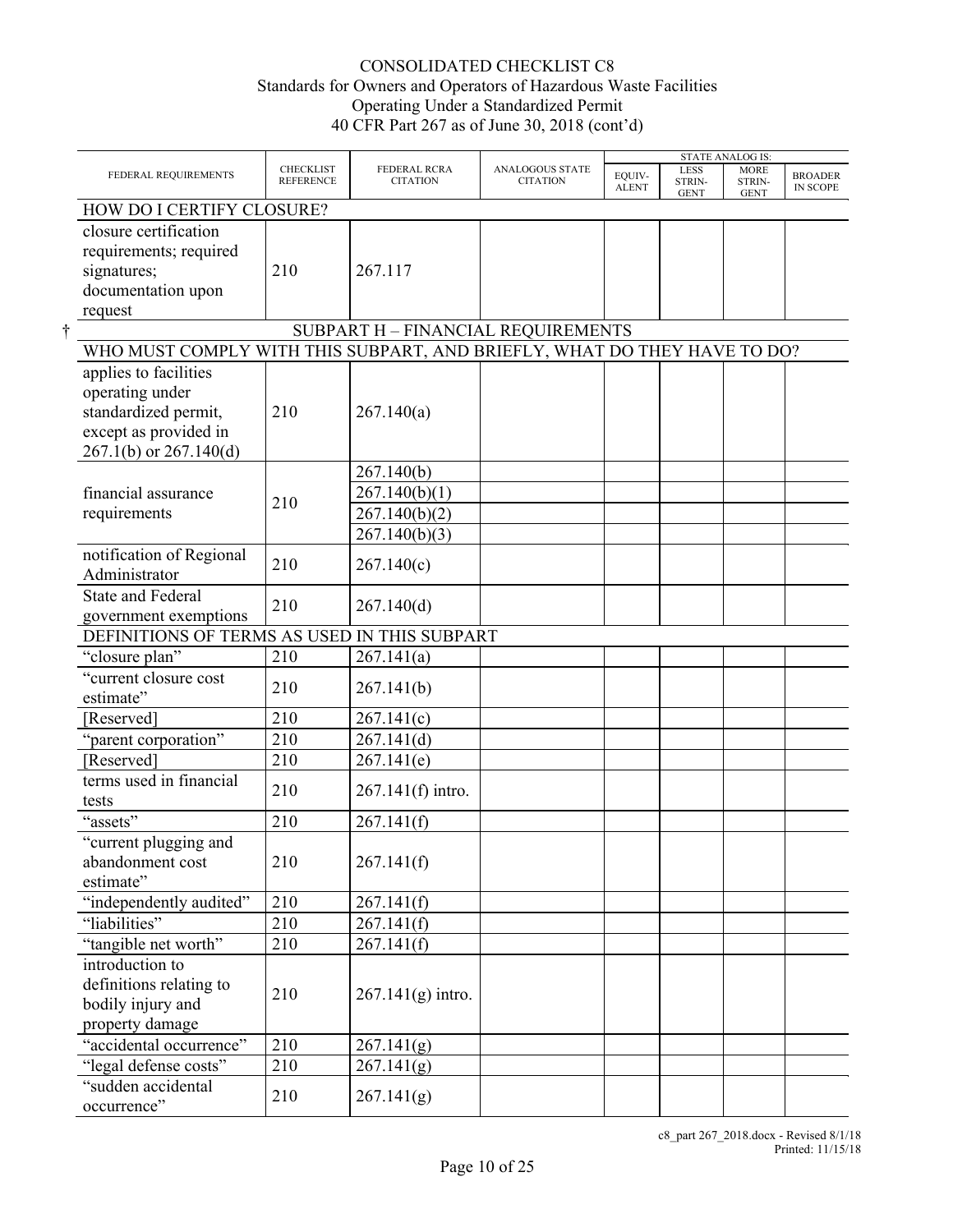|                                                                |                                      |                                        |                                           |                        |                                      | <b>STATE ANALOG IS:</b>              |                            |
|----------------------------------------------------------------|--------------------------------------|----------------------------------------|-------------------------------------------|------------------------|--------------------------------------|--------------------------------------|----------------------------|
| FEDERAL REQUIREMENTS                                           | <b>CHECKLIST</b><br><b>REFERENCE</b> | <b>FEDERAL RCRA</b><br><b>CITATION</b> | <b>ANALOGOUS STATE</b><br><b>CITATION</b> | EQUIV-<br><b>ALENT</b> | <b>LESS</b><br>STRIN-<br><b>GENT</b> | <b>MORE</b><br>STRIN-<br><b>GENT</b> | <b>BROADER</b><br>IN SCOPE |
| "substantial business<br>relationship"                         | 210                                  | 267.141(h)                             |                                           |                        |                                      |                                      |                            |
| COST ESTIMATE FOR CLOSURE                                      |                                      |                                        |                                           |                        |                                      |                                      |                            |
|                                                                |                                      | 267.142(a)                             |                                           |                        |                                      |                                      |                            |
| closure cost estimate                                          |                                      | 267.142(a)(1)                          |                                           |                        |                                      |                                      |                            |
| requirements and                                               | 210                                  | 267.142(a)(2)                          |                                           |                        |                                      |                                      |                            |
| calculations                                                   |                                      | 267.142(a)(3)                          |                                           |                        |                                      |                                      |                            |
|                                                                |                                      | 267.142(a)(4)                          |                                           |                        |                                      |                                      |                            |
|                                                                |                                      | 267.142(b)                             |                                           |                        |                                      |                                      |                            |
| closure cost estimate<br>adjustment requirements               | 210                                  | 267.142(b)(1)                          |                                           |                        |                                      |                                      |                            |
|                                                                |                                      | 267.142(b)(2)                          |                                           |                        |                                      |                                      |                            |
| closure cost estimate<br>revision requirements                 | 210                                  | 267.142(c)                             |                                           |                        |                                      |                                      |                            |
| cost estimates kept at<br>facility                             | 210                                  | 267.142(d)                             |                                           |                        |                                      |                                      |                            |
| FINANCIAL ASSURANCE FOR CLOSURE                                |                                      |                                        |                                           |                        |                                      |                                      |                            |
| financial assurance<br>options for closure                     | 210                                  | 267.143                                |                                           |                        |                                      |                                      |                            |
|                                                                |                                      | 267.143(a)                             |                                           |                        |                                      |                                      |                            |
|                                                                |                                      | 267.143(a)(1)                          |                                           |                        |                                      |                                      |                            |
| closure trust fund;                                            | 210                                  | 267.143(a)(2)                          |                                           |                        |                                      |                                      |                            |
| requirements                                                   |                                      | 267.143(a)(3)                          |                                           |                        |                                      |                                      |                            |
|                                                                |                                      | 267.143(a)(4)                          |                                           |                        |                                      |                                      |                            |
|                                                                |                                      | 267.143(a)(5)                          |                                           |                        |                                      |                                      |                            |
| surety bond guaranteeing<br>payment into closure<br>trust fund | 210                                  | 267.143(b)                             |                                           |                        |                                      |                                      |                            |
| surety bond guaranteeing<br>performance of closure             | 210                                  | 267.143(c)                             |                                           |                        |                                      |                                      |                            |
| closure letter of credit                                       | 210                                  | 267.143(d)                             |                                           |                        |                                      |                                      |                            |
| closure insurance                                              | 210                                  | 267.143(e)                             |                                           |                        |                                      |                                      |                            |
| corporate financial test<br>demonstration                      | 210                                  | 267.143(f)                             |                                           |                        |                                      |                                      |                            |
| owner or operator must                                         |                                      | 267.143(f)(1)(i)                       |                                           |                        |                                      |                                      |                            |
| satisfy one the three                                          | 210                                  | 267.143(f)(1)(i)                       |                                           |                        |                                      |                                      |                            |
| conditions                                                     |                                      | $A) - (C)$                             |                                           |                        |                                      |                                      |                            |
| tangible net worth of                                          |                                      | 267.143(f)(1)(ii)                      |                                           |                        |                                      |                                      |                            |
| owner or operator                                              | 210                                  | 267.143(f)(1)(ii)                      |                                           |                        |                                      |                                      |                            |
|                                                                |                                      | $(A) - (B)$                            |                                           |                        |                                      |                                      |                            |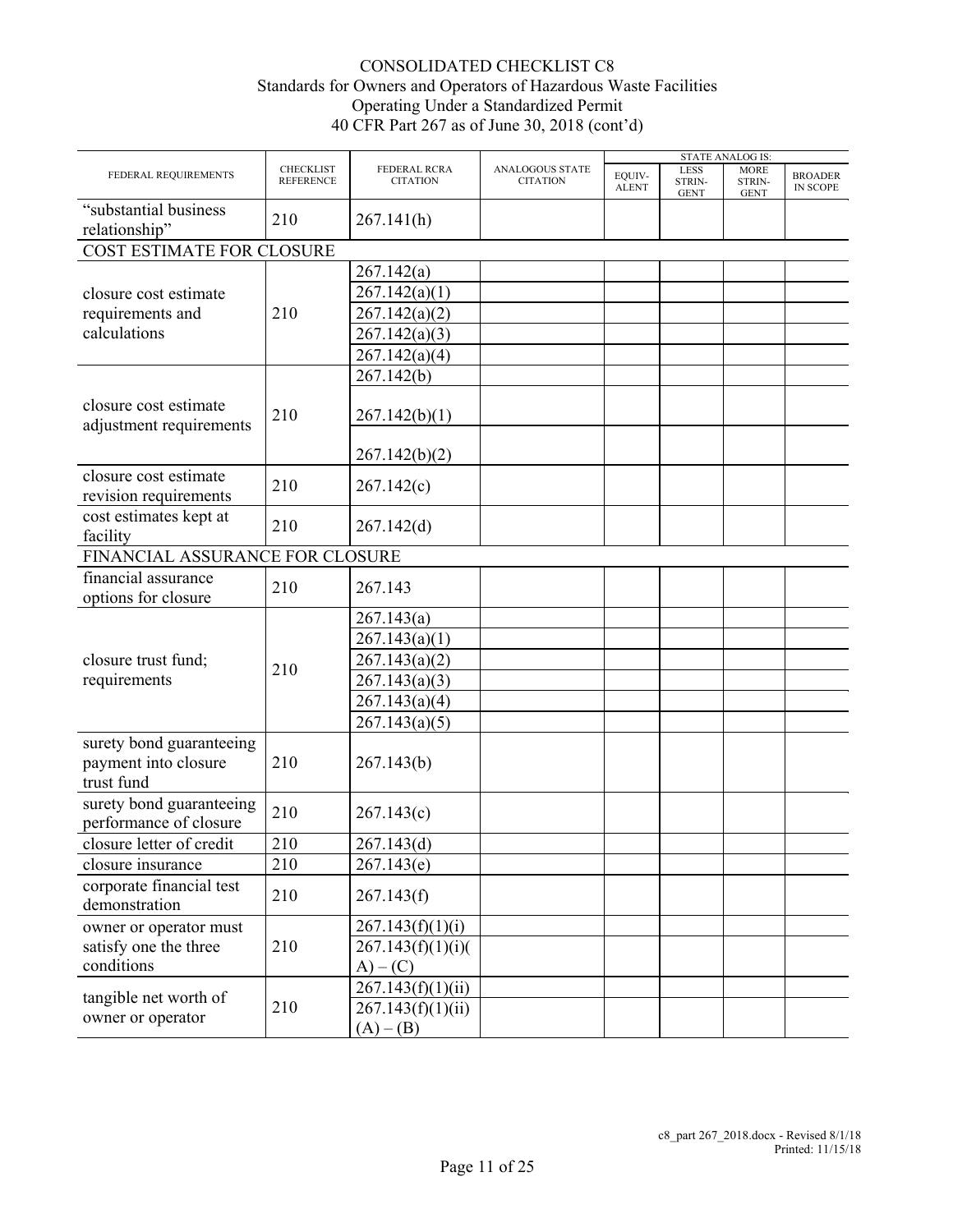|                                                                                                                                                    |                                      |                                                         |                                           |                        |                               | <b>STATE ANALOG IS:</b>              |                                   |  |
|----------------------------------------------------------------------------------------------------------------------------------------------------|--------------------------------------|---------------------------------------------------------|-------------------------------------------|------------------------|-------------------------------|--------------------------------------|-----------------------------------|--|
| FEDERAL REQUIREMENTS                                                                                                                               | <b>CHECKLIST</b><br><b>REFERENCE</b> | FEDERAL RCRA<br><b>CITATION</b>                         | <b>ANALOGOUS STATE</b><br><b>CITATION</b> | EOUIV-<br><b>ALENT</b> | LESS<br>STRIN-<br><b>GENT</b> | <b>MORE</b><br>STRIN-<br><b>GENT</b> | <b>BROADER</b><br><b>IN SCOPE</b> |  |
| assets located in the U.S.<br>amounting to at least sum<br>of obligations covered by<br>financial test described in<br>paragraph $(f)(2)(i)(A)(1)$ | 210                                  | 267.143(f)(1)(iii)                                      |                                           |                        |                               |                                      |                                   |  |
| recordkeeping and<br>reporting items to submit                                                                                                     | 210                                  | 267.143(f)(2)(i)                                        |                                           |                        |                               |                                      |                                   |  |
| letter signed by                                                                                                                                   |                                      | 267.143(f)(2)(i)<br>$\mathbf{A}$<br>267.143(f)(2)(i)    |                                           |                        |                               |                                      |                                   |  |
| owner/operator chief<br>financial officer                                                                                                          | 210                                  | A)(I)<br>267.143(f)(2)(i)<br>$A)(1)(i) - (vii)$         |                                           |                        |                               |                                      |                                   |  |
|                                                                                                                                                    |                                      | 267.143(f)(2)(i)<br>A)(2)                               |                                           |                        |                               |                                      |                                   |  |
| copy of independent<br>certified public<br>accountant's opinion                                                                                    | 210                                  | 267.143(f)(2)(i)<br>B)                                  |                                           |                        |                               |                                      |                                   |  |
| chief financial officer's<br>letter providing evidence<br>of financial assurance                                                                   | 210                                  | 267.143(f)(2)(i)<br>$\mathcal{C}$                       |                                           |                        |                               |                                      |                                   |  |
| chief financial officer's<br>letter providing a<br>demonstration that the<br>firm has assured for<br>environmental<br>obligations                  | 210                                  | 267.143(f)(2)(i)<br>D)                                  |                                           |                        |                               |                                      |                                   |  |
| reporting requirements<br>for owner/operator of<br>new facility                                                                                    | 210                                  | 267.143(f)(2)(ii)                                       |                                           |                        |                               |                                      |                                   |  |
| submission of updated<br>information                                                                                                               | 210                                  | 267.143(f)(2)(iii)                                      |                                           |                        |                               |                                      |                                   |  |
| when owner/operator is<br>no longer required to<br>submit information                                                                              | 210                                  | 267.143(f)(2)(iv)<br>267.143(f)(2)(iv)<br>$(A)$ & $(B)$ |                                           |                        |                               |                                      |                                   |  |
| owner and operator who<br>no longer meets<br>267.143(f)(1)                                                                                         | 210                                  | 267.143(f)(2)(v)<br>267.143(f)(2)(v)<br>$(A)$ & $(B)$   |                                           |                        |                               |                                      |                                   |  |
| conditions under which<br>owner or operator may<br>not meet requirements of<br>267.143(f)(1)                                                       | 210                                  | 267.143(f)(2)(vi)                                       |                                           |                        |                               |                                      |                                   |  |
| corporate guarantee<br>requirements                                                                                                                | 210                                  | 267.143(g)(1)                                           |                                           |                        |                               |                                      |                                   |  |
| new facility guarantee                                                                                                                             | 210                                  | 267.143(g)(2)                                           |                                           |                        |                               |                                      |                                   |  |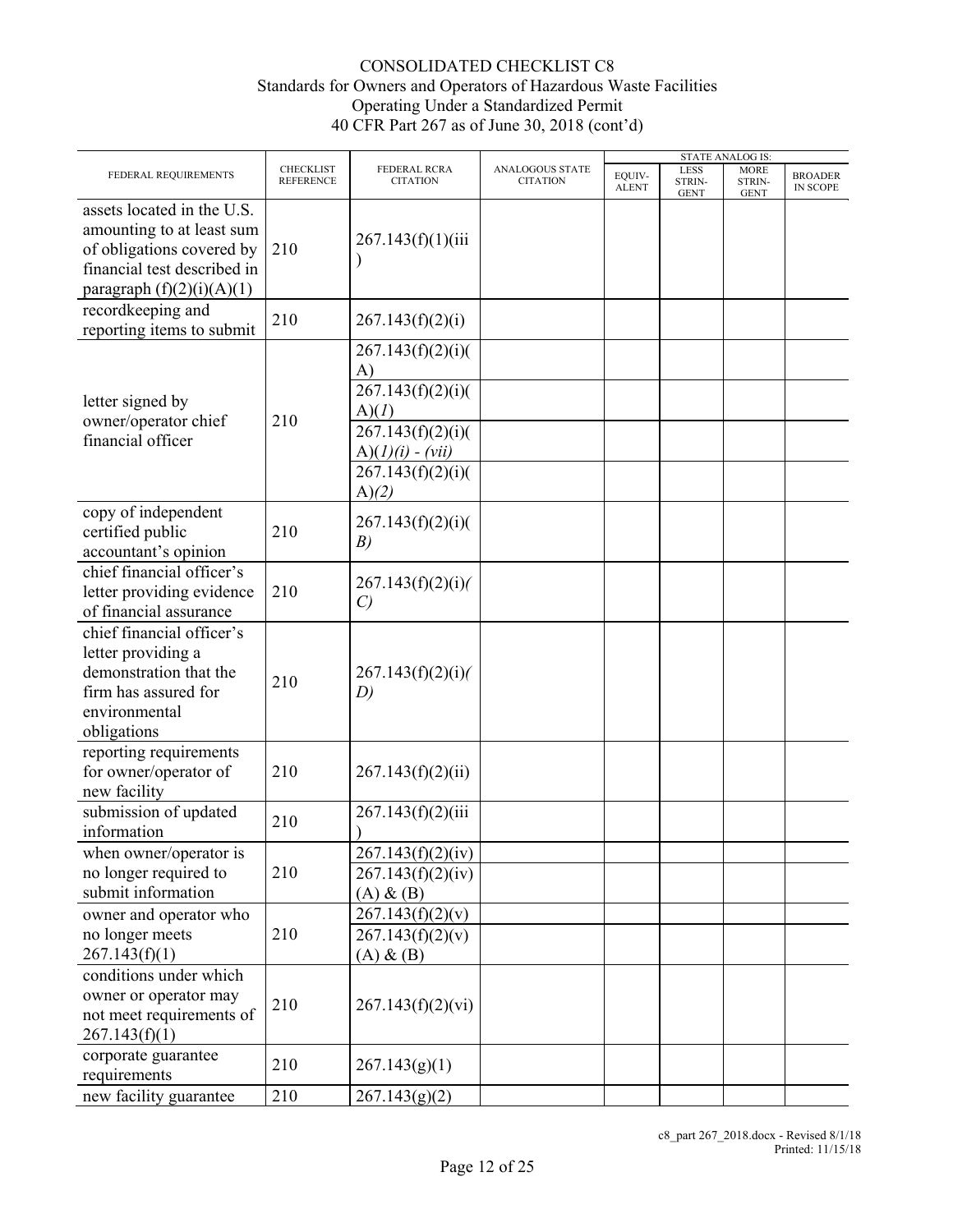|                               |                                      |                                 |                                    | <b>STATE ANALOG IS:</b> |                               |                                      |                                   |
|-------------------------------|--------------------------------------|---------------------------------|------------------------------------|-------------------------|-------------------------------|--------------------------------------|-----------------------------------|
| FEDERAL REQUIREMENTS          | <b>CHECKLIST</b><br><b>REFERENCE</b> | FEDERAL RCRA<br><b>CITATION</b> | ANALOGOUS STATE<br><b>CITATION</b> | EQUIV-<br><b>ALENT</b>  | LESS<br>STRIN-<br><b>GENT</b> | <b>MORE</b><br>STRIN-<br><b>GENT</b> | <b>BROADER</b><br><b>IN SCOPE</b> |
|                               |                                      | 267.143(g)(3)                   |                                    |                         |                               |                                      |                                   |
|                               |                                      | 267.143(g)(3)(i)                |                                    |                         |                               |                                      |                                   |
|                               |                                      | 267.143(g)(3)(i)                |                                    |                         |                               |                                      |                                   |
| terms of the guarantee        | 210                                  | A) $\&$ (B)                     |                                    |                         |                               |                                      |                                   |
|                               |                                      | 267.143(g)(3)(ii)               |                                    |                         |                               |                                      |                                   |
|                               |                                      | 267.143(g)(3)(iii)              |                                    |                         |                               |                                      |                                   |
|                               |                                      |                                 |                                    |                         |                               |                                      |                                   |
| if corporate guarantor no     |                                      |                                 |                                    |                         |                               |                                      |                                   |
| longer meets the              |                                      |                                 |                                    |                         |                               |                                      |                                   |
| requirements of               | 210                                  | 267.143(g)(4)                   |                                    |                         |                               |                                      |                                   |
| 267.143(f)(1)                 |                                      |                                 |                                    |                         |                               |                                      |                                   |
| conditions under which        |                                      | 267.143(g)(5)                   |                                    |                         |                               |                                      |                                   |
| guarantor is not required     |                                      | 267.143(g)(5)(i)                |                                    |                         |                               |                                      |                                   |
| to meet the requirements      | 210                                  |                                 |                                    |                         |                               |                                      |                                   |
| of $264.147(g)$               |                                      | 267.143(g)(5)(ii)               |                                    |                         |                               |                                      |                                   |
| use of multiple financial     | 210                                  | 267.143(h)                      |                                    |                         |                               |                                      |                                   |
| mechanisms                    |                                      |                                 |                                    |                         |                               |                                      |                                   |
| use of financial              |                                      |                                 |                                    |                         |                               |                                      |                                   |
| mechanism for multiple        | 210                                  | 267.143(i)                      |                                    |                         |                               |                                      |                                   |
| facilities                    |                                      |                                 |                                    |                         |                               |                                      |                                   |
| release of owner/operator     |                                      |                                 |                                    |                         |                               |                                      |                                   |
| from the requirements of      | 210                                  | 267.143(j)                      |                                    |                         |                               |                                      |                                   |
| 267.143                       |                                      |                                 |                                    |                         |                               |                                      |                                   |
| [Reserved]                    | 210                                  | $267.144 -$                     |                                    |                         |                               |                                      |                                   |
|                               |                                      | 267.146                         |                                    |                         |                               |                                      |                                   |
| <b>LIABILITY REQUIREMENTS</b> |                                      |                                 |                                    |                         |                               |                                      |                                   |
| liability coverage for        |                                      |                                 |                                    |                         |                               |                                      |                                   |
| sudden accidental             | 210                                  | 267.147(a)                      |                                    |                         |                               |                                      |                                   |
| occurrences                   |                                      |                                 |                                    |                         |                               |                                      |                                   |
| trust fund                    | 210                                  | 267.147(a)(1)                   |                                    |                         |                               |                                      |                                   |
| surety bond                   | 210                                  | 267.147(a)(2)                   |                                    |                         |                               |                                      |                                   |
| letter of credit              | 210                                  | 267.147(a)(3)                   |                                    |                         |                               |                                      |                                   |
| Insurance                     | 210                                  | 267.147(a)(4)                   |                                    |                         |                               |                                      |                                   |
| financial test                | 210                                  | 267.147(a)(5)                   |                                    |                         |                               |                                      |                                   |
| guarantee                     | 210                                  | 267.147(a)(6)                   |                                    |                         |                               |                                      |                                   |
| combination of                | 210                                  | 267.147(a)(7)                   |                                    |                         |                               |                                      |                                   |
| mechanisms                    |                                      |                                 |                                    |                         |                               |                                      |                                   |
|                               |                                      | 267.147(a)(8)                   |                                    |                         |                               |                                      |                                   |
| notification requirements     | 210                                  | 267.147(a)(8)(i)                |                                    |                         |                               |                                      |                                   |
|                               |                                      | $-$ (iii)                       |                                    |                         |                               |                                      |                                   |
| [Reserved]                    | 210                                  | $267.147(b) - (d)$              |                                    |                         |                               |                                      |                                   |
| period of coverage            | 210                                  | 267.147(e)                      |                                    |                         |                               |                                      |                                   |
| financial test for liability  | 210                                  |                                 |                                    |                         |                               |                                      |                                   |
| coverage                      |                                      | 267.147(f)                      |                                    |                         |                               |                                      |                                   |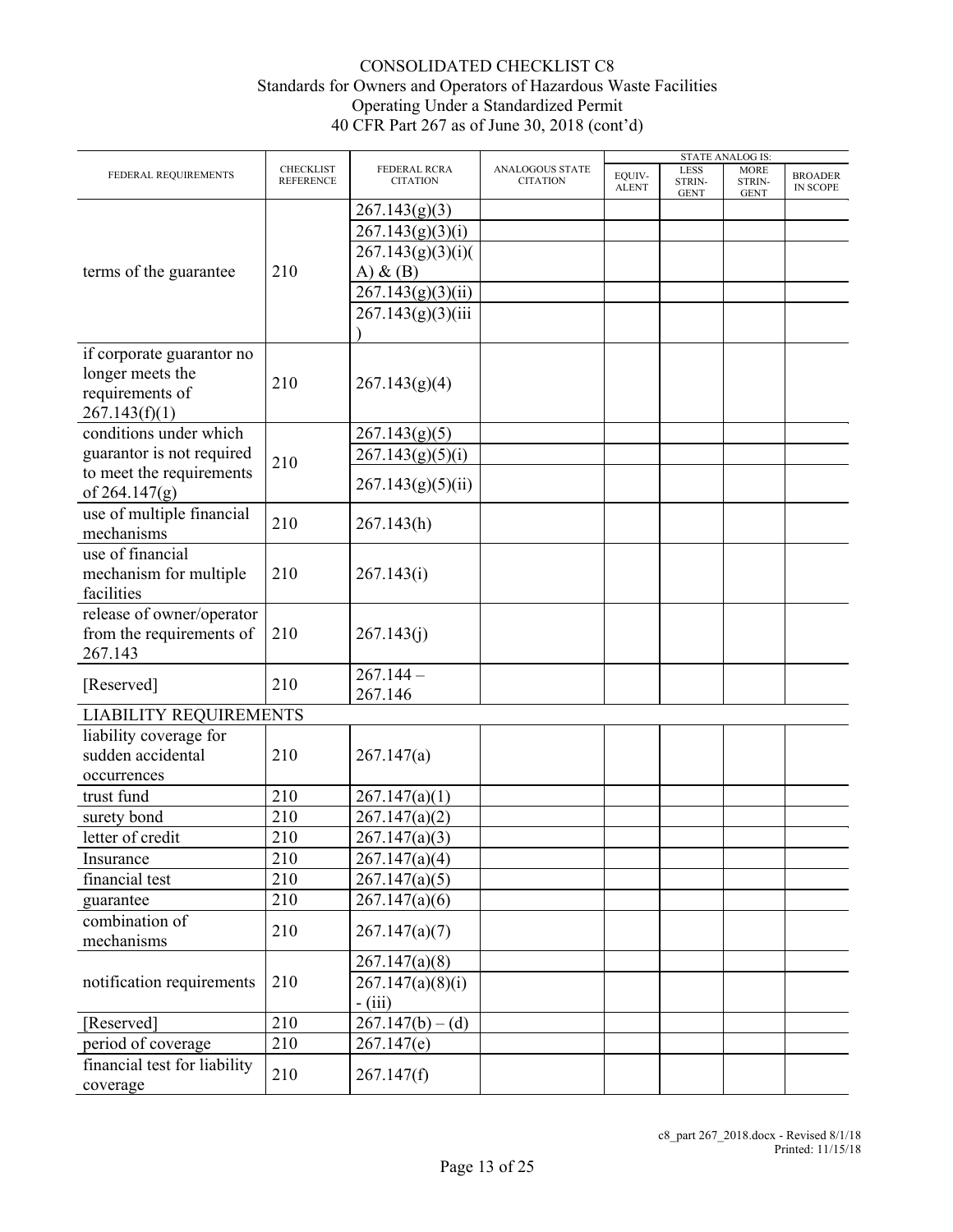|                           |                                      |                                 |                                    |                        |                               | <b>STATE ANALOG IS:</b>              |                                   |
|---------------------------|--------------------------------------|---------------------------------|------------------------------------|------------------------|-------------------------------|--------------------------------------|-----------------------------------|
| FEDERAL REQUIREMENTS      | <b>CHECKLIST</b><br><b>REFERENCE</b> | FEDERAL RCRA<br><b>CITATION</b> | ANALOGOUS STATE<br><b>CITATION</b> | EQUIV-<br><b>ALENT</b> | LESS<br>STRIN-<br><b>GENT</b> | <b>MORE</b><br>STRIN-<br><b>GENT</b> | <b>BROADER</b><br><b>IN SCOPE</b> |
|                           |                                      | 267.147(f)(1)(i)                |                                    |                        |                               |                                      |                                   |
| financial component       |                                      | 267.147(f)(1)(ii)               |                                    |                        |                               |                                      |                                   |
| requirements              | 210                                  | 267.147(f)(1)(iii)              |                                    |                        |                               |                                      |                                   |
|                           |                                      |                                 |                                    |                        |                               |                                      |                                   |
| recordkeeping and         |                                      |                                 |                                    |                        |                               |                                      |                                   |
| reporting requirements    | 210                                  | 267.147(f)(2)                   |                                    |                        |                               |                                      |                                   |
| items to submit           | 210                                  | 267.147(f)(2)(i)                |                                    |                        |                               |                                      |                                   |
| letter signed by          |                                      |                                 |                                    |                        |                               |                                      |                                   |
| owner/operator chief      | 210, 214                             | 267.147(f)(2)(i)                |                                    |                        |                               |                                      |                                   |
| financial officer         |                                      | A)                              |                                    |                        |                               |                                      |                                   |
| copy of independent       |                                      |                                 |                                    |                        |                               |                                      |                                   |
| certified public          | 210                                  | 267.147(f)(2)(i)                |                                    |                        |                               |                                      |                                   |
| accountant's opinion      |                                      | B)                              |                                    |                        |                               |                                      |                                   |
| chief financial officer's |                                      |                                 |                                    |                        |                               |                                      |                                   |
|                           | 210                                  | 267.147(f)(2)(i)                |                                    |                        |                               |                                      |                                   |
| letter providing evidence |                                      | $\mathcal{C}$                   |                                    |                        |                               |                                      |                                   |
| of financial assurance    |                                      |                                 |                                    |                        |                               |                                      |                                   |
| reporting requirements    |                                      |                                 |                                    |                        |                               |                                      |                                   |
| for owner/operator of     | 210                                  | 267.147(f)(2)(ii)               |                                    |                        |                               |                                      |                                   |
| new facility              |                                      |                                 |                                    |                        |                               |                                      |                                   |
| submission of updated     | 210                                  | 267.147(f)(2)(iii)              |                                    |                        |                               |                                      |                                   |
| information               |                                      |                                 |                                    |                        |                               |                                      |                                   |
|                           |                                      | 267.147(f)(2)(iv)               |                                    |                        |                               |                                      |                                   |
| when owner/operator is    |                                      | 267.147(f)(2)(iv)               |                                    |                        |                               |                                      |                                   |
| no longer required to     | 210                                  | (A)                             |                                    |                        |                               |                                      |                                   |
| submit information        |                                      | 267.147(f)(2)(iv)               |                                    |                        |                               |                                      |                                   |
|                           |                                      | (B)                             |                                    |                        |                               |                                      |                                   |
|                           |                                      | 267.147(f)(2)(v)                |                                    |                        |                               |                                      |                                   |
| owner and operator who    |                                      | 267.147(f)(2)(v)                |                                    |                        |                               |                                      |                                   |
| no longer meets           | 210                                  | (A)                             |                                    |                        |                               |                                      |                                   |
| 267.147(f)(1)             |                                      | 267.147(f)(2)(v)                |                                    |                        |                               |                                      |                                   |
|                           |                                      | (B)                             |                                    |                        |                               |                                      |                                   |
| conditions under which    |                                      |                                 |                                    |                        |                               |                                      |                                   |
| owner or operator may     | 210                                  | 267.147(f)(2)(vi)               |                                    |                        |                               |                                      |                                   |
| not meet                  |                                      |                                 |                                    |                        |                               |                                      |                                   |
| guarantee for liability   |                                      | 267.147(g)                      |                                    |                        |                               |                                      |                                   |
| coverage; conditions      |                                      | 267.147(g)(1)                   |                                    |                        |                               |                                      |                                   |
| under which owner or      | 210                                  |                                 |                                    |                        |                               |                                      |                                   |
| operator may not meet     |                                      | 267.147(g)(1)(i)                |                                    |                        |                               |                                      |                                   |
| [Reserved]                | 210                                  | 267.147(g)(1)(ii)               |                                    |                        |                               |                                      |                                   |
| corporations incorporated |                                      |                                 |                                    |                        |                               |                                      |                                   |
| in the United States      | 210                                  | 267.147(g)(2)(i)                |                                    |                        |                               |                                      |                                   |
| corporations incorporated |                                      | 267.147(g)(2)(ii)               |                                    |                        |                               |                                      |                                   |
| outside the United States | 210                                  | 267.147(g)(2)(ii)               |                                    |                        |                               |                                      |                                   |
|                           |                                      | $(A)$ & $(B)$                   |                                    |                        |                               |                                      |                                   |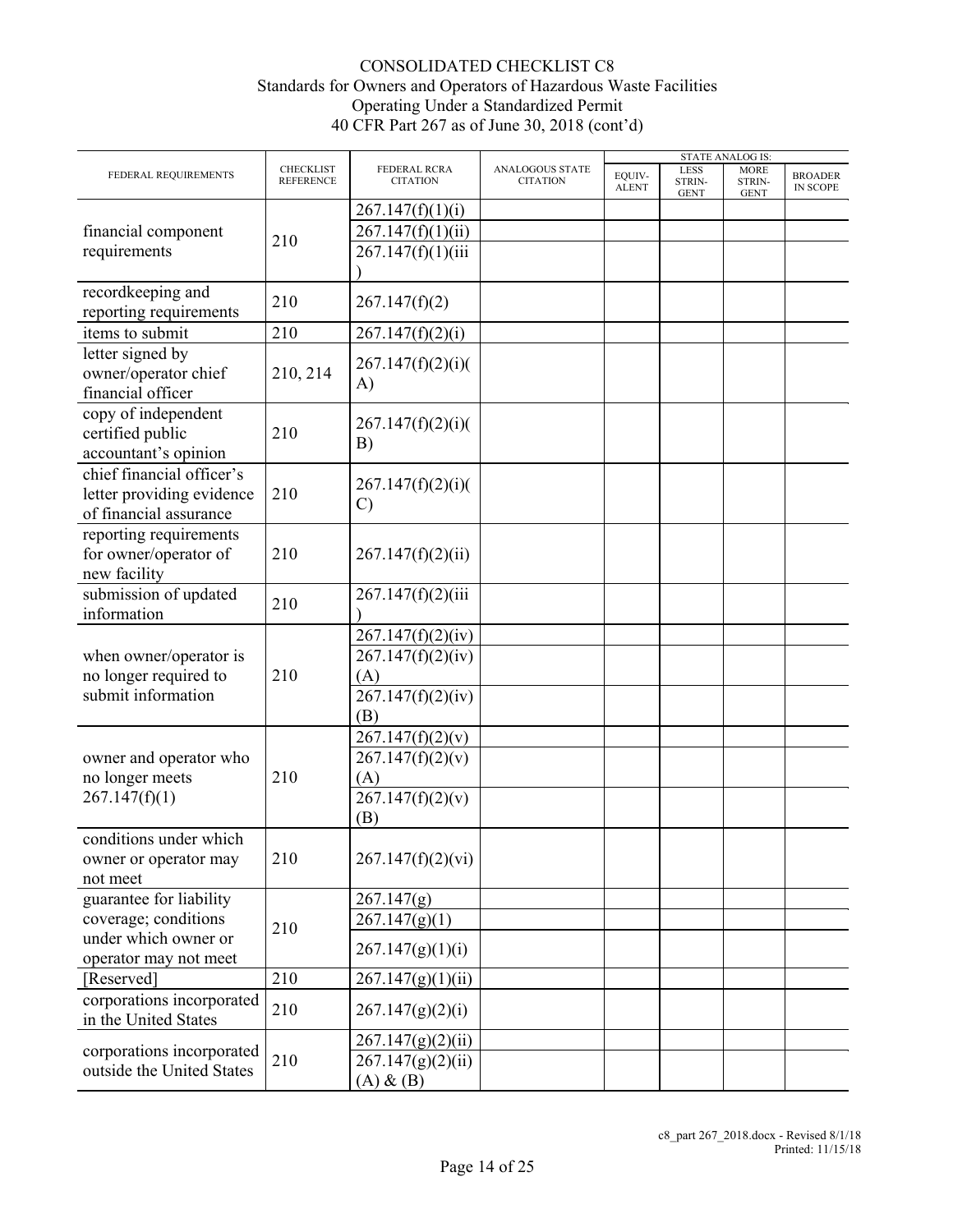|             |                                                                                                               |                                      |                                              |                                           |                        |                                      | <b>STATE ANALOG IS:</b>              |                                   |
|-------------|---------------------------------------------------------------------------------------------------------------|--------------------------------------|----------------------------------------------|-------------------------------------------|------------------------|--------------------------------------|--------------------------------------|-----------------------------------|
|             | FEDERAL REQUIREMENTS                                                                                          | <b>CHECKLIST</b><br><b>REFERENCE</b> | <b>FEDERAL RCRA</b><br><b>CITATION</b>       | <b>ANALOGOUS STATE</b><br><b>CITATION</b> | EQUIV-<br><b>ALENT</b> | <b>LESS</b><br>STRIN-<br><b>GENT</b> | <b>MORE</b><br>STRIN-<br><b>GENT</b> | <b>BROADER</b><br><b>IN SCOPE</b> |
|             | INCAPACITY OF OWNERS OR OPERATORS, GUARANTORS, OR FINANCIAL INSTITUTIONS                                      |                                      |                                              |                                           |                        |                                      |                                      |                                   |
|             | incapacity by bankruptcy<br>of owner, operator, or<br>guarantor                                               | 210                                  | 267.148(a)                                   |                                           |                        |                                      |                                      |                                   |
|             | incapacity of financial<br>institution by bankruptcy<br>or authority suspension                               | 210                                  | 267.148(b)                                   |                                           |                        |                                      |                                      |                                   |
|             | [Reserved]                                                                                                    | 210                                  | 267.149                                      |                                           |                        |                                      |                                      |                                   |
|             | 2 STATE ASSUMPTION OF RESPONSIBILITY                                                                          |                                      |                                              |                                           |                        |                                      |                                      |                                   |
|             | State assumption of legal<br>liability for compliance<br>with closure care/liability<br>requirements          | 210                                  | 267.150(a)                                   |                                           |                        |                                      |                                      |                                   |
|             | owner/operator meets<br>requirements using<br>State's assurance and<br>additional financial<br>mechanism      | 210                                  | 267.150(b)                                   |                                           |                        |                                      |                                      |                                   |
|             | WORDING OF THE INSTRUMENTS                                                                                    |                                      |                                              |                                           |                        |                                      |                                      |                                   |
|             | required wording of chief<br>financial officer's letter<br>(financial test)                                   | 210                                  | 267.151(a)                                   |                                           |                        |                                      |                                      |                                   |
|             | required wording of chief<br>financial officer's letter<br>(financial assurance for<br>third party liability) | 210                                  | 267.151(b)                                   |                                           |                        |                                      |                                      |                                   |
| $\dagger$ ' |                                                                                                               |                                      | SUBPART I - USE AND MANAGEMENT OF CONTAINERS |                                           |                        |                                      |                                      |                                   |
|             | DOES THIS SUBPART APPLY TO ME?                                                                                |                                      |                                              |                                           |                        |                                      |                                      |                                   |
|             | applies to facilities under<br>standardized permit,<br>except as provided in<br>267.1(b)                      | 210                                  | 267.170                                      |                                           |                        |                                      |                                      |                                   |
|             | WHAT STANDARDS APPLY TO THE CONTAINERS?                                                                       |                                      |                                              |                                           |                        |                                      |                                      |                                   |
|             | condition of containers,<br>compatibility of waste<br>and to management of<br>containers                      | 210                                  | 267.171                                      |                                           |                        |                                      |                                      |                                   |
|             | requirements when<br>container is not in good<br>condition                                                    | 210                                  | 267.171(a)<br>267.171(a)(1)<br>267.171(a)(2) |                                           |                        |                                      |                                      |                                   |
|             | container compatible<br>with hazardous waste                                                                  | 210                                  | 267.171(b)                                   |                                           |                        |                                      |                                      |                                   |
|             | management of<br>containers                                                                                   | 210                                  | 267.171(c)<br>267.171(c)(1)<br>267.171(c)(2) |                                           |                        |                                      |                                      |                                   |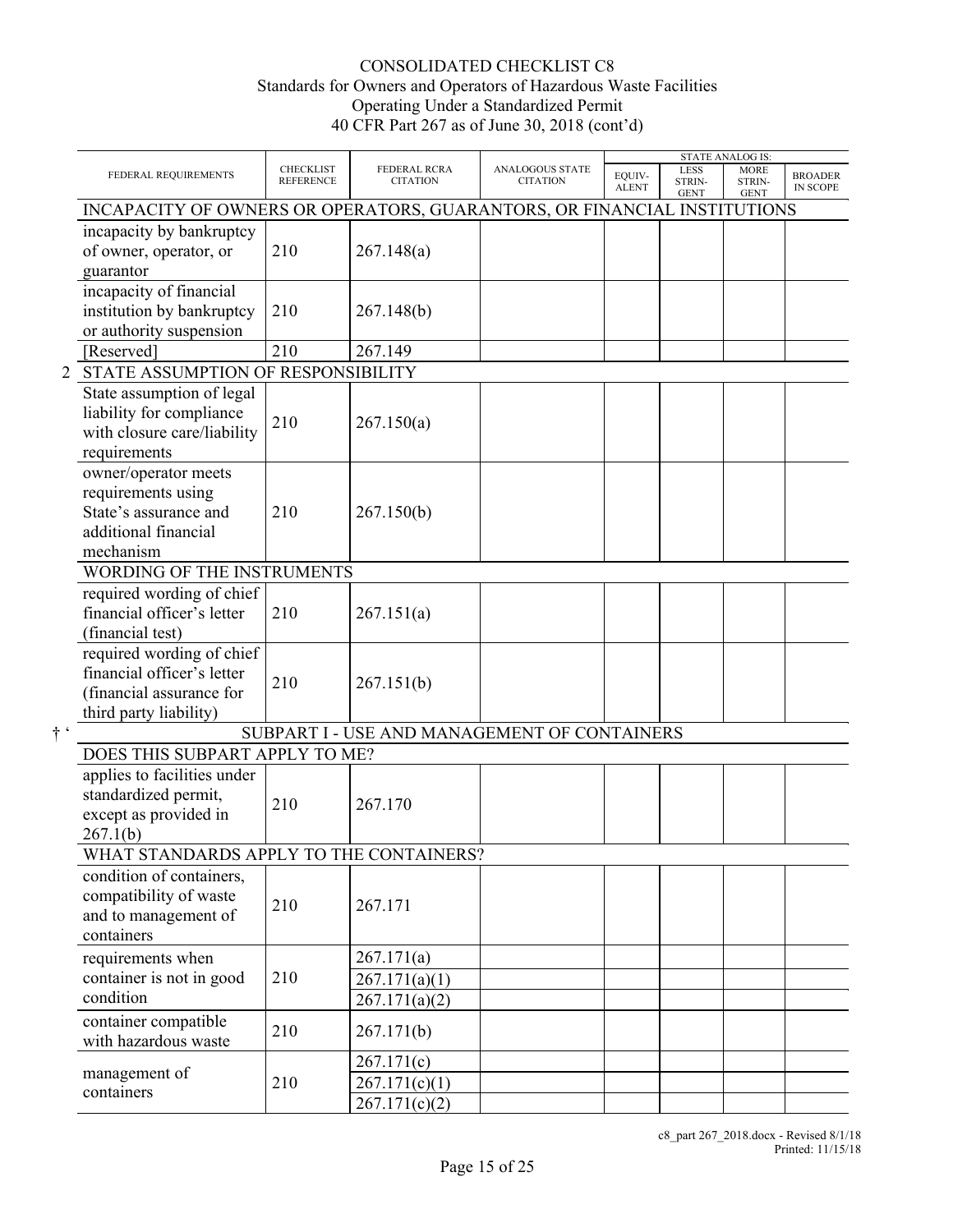|                                                                                                                              |                                      |                                                 |                                           |                        |                               | <b>STATE ANALOG IS:</b>              |                                   |  |  |  |
|------------------------------------------------------------------------------------------------------------------------------|--------------------------------------|-------------------------------------------------|-------------------------------------------|------------------------|-------------------------------|--------------------------------------|-----------------------------------|--|--|--|
| FEDERAL REQUIREMENTS                                                                                                         | <b>CHECKLIST</b><br><b>REFERENCE</b> | <b>FEDERAL RCRA</b><br><b>CITATION</b>          | <b>ANALOGOUS STATE</b><br><b>CITATION</b> | EQUIV-<br><b>ALENT</b> | LESS<br>STRIN-<br><b>GENT</b> | <b>MORE</b><br>STRIN-<br><b>GENT</b> | <b>BROADER</b><br><b>IN SCOPE</b> |  |  |  |
| WHAT ARE THE INSPECTION REQUIREMENTS?                                                                                        |                                      |                                                 |                                           |                        |                               |                                      |                                   |  |  |  |
| weekly inspection<br>requirements                                                                                            | 210                                  | 267.172                                         |                                           |                        |                               |                                      |                                   |  |  |  |
| WHAT STANDARDS APPLY TO THE CONTAINER STORAGE AREAS?                                                                         |                                      |                                                 |                                           |                        |                               |                                      |                                   |  |  |  |
| design and operation of<br>containment system must<br>meet 267.173(b)<br>requirements, except as<br>provided in $267.173(c)$ | 210                                  | 267.173(a)                                      |                                           |                        |                               |                                      |                                   |  |  |  |
|                                                                                                                              |                                      | 267.173(b)                                      |                                           |                        |                               |                                      |                                   |  |  |  |
| containment system<br>design and operation                                                                                   | 210                                  | 267.173(b)(1)<br>267.173(b)(2)<br>267.173(b)(3) |                                           |                        |                               |                                      |                                   |  |  |  |
| requirements                                                                                                                 |                                      | 267.173(b)(4)                                   |                                           |                        |                               |                                      |                                   |  |  |  |
|                                                                                                                              |                                      | 267.173(b)(5)                                   |                                           |                        |                               |                                      |                                   |  |  |  |
| containment system not                                                                                                       |                                      | 267.173(c)                                      |                                           |                        |                               |                                      |                                   |  |  |  |
| required for containers<br>without free liquids;<br>conditions                                                               |                                      | 267.173(c)(1)                                   |                                           |                        |                               |                                      |                                   |  |  |  |
|                                                                                                                              | 210                                  | 267.173(c)(2)                                   |                                           |                        |                               |                                      |                                   |  |  |  |
| containment system<br>requirements for storage<br>of F020-F023, F026,<br>F027                                                | 210                                  | 267.173(d)                                      |                                           |                        |                               |                                      |                                   |  |  |  |
| WHAT SPECIAL REQUIREMENTS MUST I MEET FOR IGNITABLE OR REACTIVE WASTE?                                                       |                                      |                                                 |                                           |                        |                               |                                      |                                   |  |  |  |
| required distance from<br>property line                                                                                      | 210                                  | 267.174                                         |                                           |                        |                               |                                      |                                   |  |  |  |
| WHAT SPECIAL REQUIREMENTS MUST I MEET FOR INCOMPATIBLE WASTES?                                                               |                                      |                                                 |                                           |                        |                               |                                      |                                   |  |  |  |
| incompatible wastes not<br>placed in same container                                                                          | 210                                  | 267.175(a)                                      |                                           |                        |                               |                                      |                                   |  |  |  |
| incompatible wastes not<br>placed in unwashed,<br>previously used container                                                  | 210                                  | 267.175(b)                                      |                                           |                        |                               |                                      |                                   |  |  |  |
| separation/protection<br>requirements for<br>containers holding<br>incompatible wastes                                       | 210                                  | 267.175(c)                                      |                                           |                        |                               |                                      |                                   |  |  |  |
| WHAT MUST I DO WHEN I WANT TO STOP USING THE CONTAINERS?                                                                     |                                      |                                                 |                                           |                        |                               |                                      |                                   |  |  |  |
| decontamination or<br>removal at closure                                                                                     | 210                                  | 267.176                                         |                                           |                        |                               |                                      |                                   |  |  |  |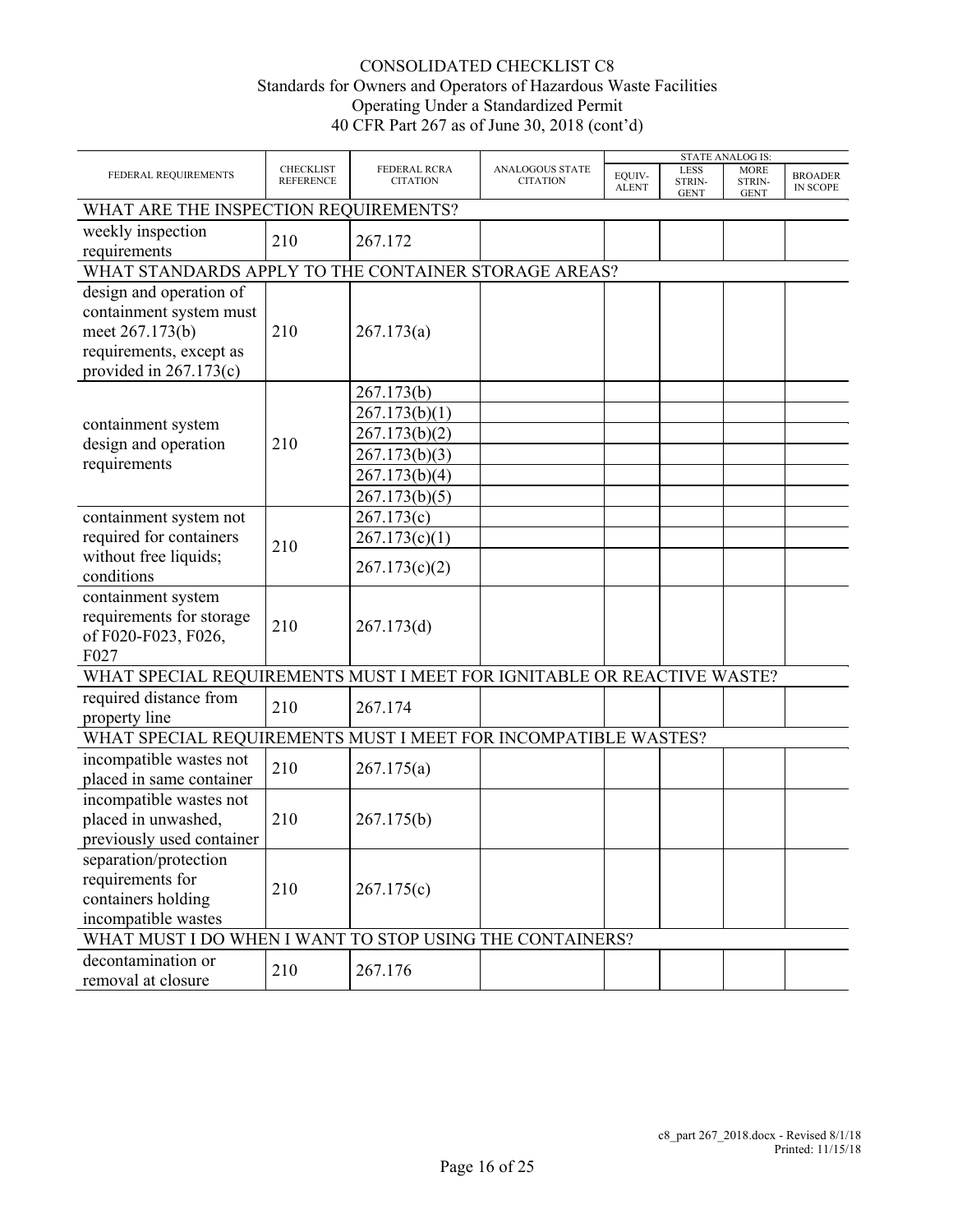|                                                                                                                                                                                     |                                      |                                                |                                           |                        |                               | <b>STATE ANALOG IS:</b>              |                            |
|-------------------------------------------------------------------------------------------------------------------------------------------------------------------------------------|--------------------------------------|------------------------------------------------|-------------------------------------------|------------------------|-------------------------------|--------------------------------------|----------------------------|
| FEDERAL REQUIREMENTS                                                                                                                                                                | <b>CHECKLIST</b><br><b>REFERENCE</b> | <b>FEDERAL RCRA</b><br><b>CITATION</b>         | <b>ANALOGOUS STATE</b><br><b>CITATION</b> | EQUIV-<br><b>ALENT</b> | LESS<br>STRIN-<br><b>GENT</b> | <b>MORE</b><br>STRIN-<br><b>GENT</b> | <b>BROADER</b><br>IN SCOPE |
| WHAT AIR EMISSION STANDARDS APPLY?                                                                                                                                                  |                                      |                                                |                                           |                        |                               |                                      |                            |
| manage hazardous waste<br>according to the<br>requirements part 264,<br>subparts AA, BB, and<br>CC; permissible control<br>devices for facilities<br>under a standardized<br>permit | 210                                  | 267.177                                        |                                           |                        |                               |                                      |                            |
|                                                                                                                                                                                     |                                      | SUBPART J - TANK SYSTEMS                       |                                           |                        |                               |                                      |                            |
| DOES THIS SUBPART APPLY TO ME?                                                                                                                                                      |                                      |                                                |                                           |                        |                               |                                      |                            |
| applies to facilities under<br>standardized permit,<br>except as provided in<br>267.1(b)                                                                                            | 210                                  | 267.190                                        |                                           |                        |                               |                                      |                            |
| tank systems containing<br>no free liquids exempted<br>from 267.195; test<br>Method 9095B used to<br>demonstrate absence of<br>free liquids                                         | 210                                  | 267.190(a)                                     |                                           |                        |                               |                                      |                            |
| secondary containment<br>systems not required for<br>tank systems part of<br>secondary containment<br>system                                                                        | 210                                  | 267.190(b)                                     |                                           |                        |                               |                                      |                            |
| WHAT ARE THE REQUIRED DESIGN AND CONSTRUCTION STANDARDS FOR NEW TANK<br><b>SYSTEMS OR COMPONENTS?</b>                                                                               |                                      |                                                |                                           |                        |                               |                                      |                            |
| written assessment of<br>tank system's integrity                                                                                                                                    | 210                                  | 267.191                                        |                                           |                        |                               |                                      |                            |
| design standards                                                                                                                                                                    | 210                                  | 267.191(a)                                     |                                           |                        |                               |                                      |                            |
| hazardous characteristics                                                                                                                                                           | 210                                  | 267.191(b)                                     |                                           |                        |                               |                                      |                            |
| new tank systems or<br>components in contact<br>with soil or water;<br>required determination<br>by corrosion expert                                                                | 210                                  | 267.191(c)                                     |                                           |                        |                               |                                      |                            |
| factors affecting potential<br>for corrosion                                                                                                                                        | 210                                  | 267.191(c)(1)<br>267.191(c)(1)(i)<br>$-$ (vii) |                                           |                        |                               |                                      |                            |
| type and degree of<br>external corrosion<br>protection needed                                                                                                                       | 210                                  | 267.191(c)(2)<br>267.191(c)(2)(i)<br>$-$ (iii) |                                           |                        |                               |                                      |                            |
| design considerations                                                                                                                                                               | 210                                  | 267.191(d)                                     |                                           |                        |                               |                                      |                            |
| tank foundation<br>maintains load                                                                                                                                                   | 210                                  | 267.191(d)(1)                                  |                                           |                        |                               |                                      |                            |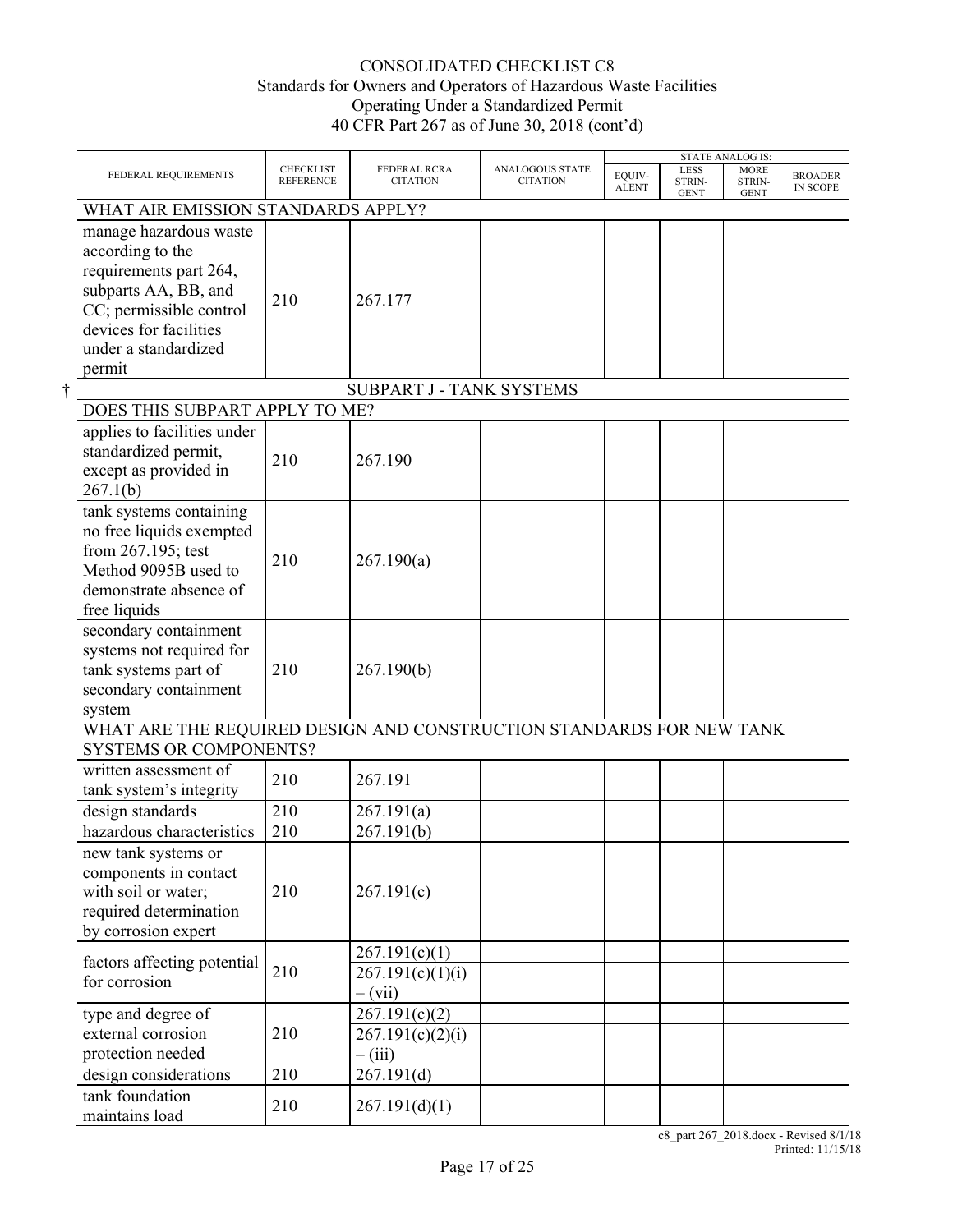|                                                                                                                                |                                      |                                 |                                    | <b>STATE ANALOG IS:</b> |                                      |                                      |                                   |  |
|--------------------------------------------------------------------------------------------------------------------------------|--------------------------------------|---------------------------------|------------------------------------|-------------------------|--------------------------------------|--------------------------------------|-----------------------------------|--|
| FEDERAL REQUIREMENTS                                                                                                           | <b>CHECKLIST</b><br><b>REFERENCE</b> | FEDERAL RCRA<br><b>CITATION</b> | ANALOGOUS STATE<br><b>CITATION</b> | EQUIV-<br><b>ALENT</b>  | <b>LESS</b><br>STRIN-<br><b>GENT</b> | <b>MORE</b><br>STRIN-<br><b>GENT</b> | <b>BROADER</b><br><b>IN SCOPE</b> |  |
| tank systems anchored to<br>prevent flotation or<br>dislodgment                                                                | 210                                  | 267.191(d)(2)                   |                                    |                         |                                      |                                      |                                   |  |
| tank systems withstand<br>frost heave effects                                                                                  | 210                                  | 267.191(d)(3)                   |                                    |                         |                                      |                                      |                                   |  |
| WHAT HANDLING AND INSPECTION PROCEDURES MUST I FOLLOW DURING INSTALLATION<br>OF NEW TANK SYSTEMS?                              |                                      |                                 |                                    |                         |                                      |                                      |                                   |  |
|                                                                                                                                |                                      | 267.192(a)                      |                                    |                         |                                      |                                      |                                   |  |
|                                                                                                                                |                                      | 267.192(a)(1)                   |                                    |                         |                                      |                                      |                                   |  |
| new tank installation                                                                                                          |                                      | 267.192(a)(2)                   |                                    |                         |                                      |                                      |                                   |  |
| procedures; inspection                                                                                                         | 210                                  | 267.192(a)(3)                   |                                    |                         |                                      |                                      |                                   |  |
| requirements                                                                                                                   |                                      | 267.192(a)(4)                   |                                    |                         |                                      |                                      |                                   |  |
|                                                                                                                                |                                      | 267.192(a)(5)                   |                                    |                         |                                      |                                      |                                   |  |
|                                                                                                                                |                                      | 267.192(a)(6)                   |                                    |                         |                                      |                                      |                                   |  |
| remedy discrepancies<br>before use                                                                                             | 210                                  | 267.192(b)                      |                                    |                         |                                      |                                      |                                   |  |
| WHAT TESTING MUST I DO?                                                                                                        |                                      |                                 |                                    |                         |                                      |                                      |                                   |  |
| tightness testing required<br>for all new tank systems                                                                         | 210                                  | 267.193                         |                                    |                         |                                      |                                      |                                   |  |
| WHAT INSTALLATION REQUIREMENTS MUST I FOLLOW?                                                                                  |                                      |                                 |                                    |                         |                                      |                                      |                                   |  |
| support/protect ancillary<br>equipment during<br>installation                                                                  | 210                                  | 267.194(a)                      |                                    |                         |                                      |                                      |                                   |  |
| corrosion protection<br>requirements                                                                                           | 210                                  | 267.194(b)                      |                                    |                         |                                      |                                      |                                   |  |
| written statements and<br>certification statements                                                                             | 210                                  | 267.194(c)                      |                                    |                         |                                      |                                      |                                   |  |
| WHAT ARE THE SECONDARY CONTAINMENT REQUIREMENTS?                                                                               |                                      |                                 |                                    |                         |                                      |                                      |                                   |  |
| secondary containment<br>required for new and<br>existing tank systems                                                         | 210                                  | 267.195                         |                                    |                         |                                      |                                      |                                   |  |
| requirements for                                                                                                               |                                      | 267.195(a)                      |                                    |                         |                                      |                                      |                                   |  |
| secondary containment                                                                                                          | 210                                  | 267.195(a)(1)                   |                                    |                         |                                      |                                      |                                   |  |
| systems                                                                                                                        |                                      | 267.195(a)(2)                   |                                    |                         |                                      |                                      |                                   |  |
|                                                                                                                                |                                      | 267.195(b)                      |                                    |                         |                                      |                                      |                                   |  |
| minimum specifications                                                                                                         |                                      | 267.195(b)(1)                   |                                    |                         |                                      |                                      |                                   |  |
| of secondary                                                                                                                   | 210                                  | 267.195(b)(2)                   |                                    |                         |                                      |                                      |                                   |  |
| containment systems                                                                                                            |                                      | 267.195(b)(3)                   |                                    |                         |                                      |                                      |                                   |  |
|                                                                                                                                |                                      | 267.195(b)(4)                   |                                    |                         |                                      |                                      |                                   |  |
| WHAT ARE THE REQUIRED DEVICES FOR SECONDARY CONTAINMENT AND WHAT ARE<br>THEIR DESIGN, OPERATING AND INSTALLATION REQUIREMENTS? |                                      |                                 |                                    |                         |                                      |                                      |                                   |  |
|                                                                                                                                |                                      | 267.196(a)                      |                                    |                         |                                      |                                      |                                   |  |
| devices that satisfy the                                                                                                       |                                      | 267.196(a)(1)                   |                                    |                         |                                      |                                      |                                   |  |
| secondary containment                                                                                                          | 210                                  | 267.196(a)(2)                   |                                    |                         |                                      |                                      |                                   |  |
| requirements                                                                                                                   |                                      |                                 |                                    |                         |                                      |                                      |                                   |  |
|                                                                                                                                |                                      | 267.196(a)(3)                   |                                    |                         |                                      |                                      |                                   |  |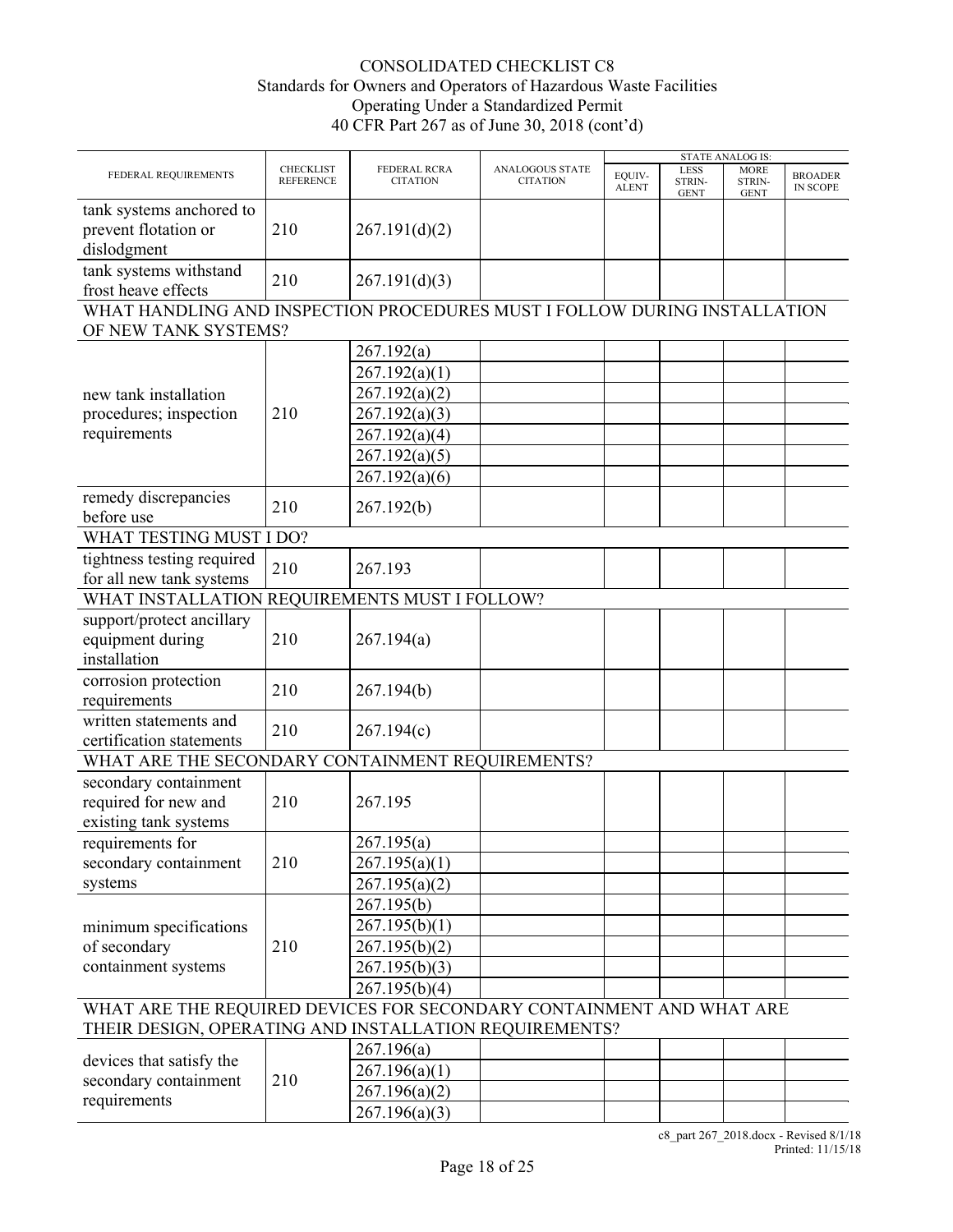|                                                                  |                                      |                                 |                                    |                        |                                      | <b>STATE ANALOG IS:</b>              |                                   |
|------------------------------------------------------------------|--------------------------------------|---------------------------------|------------------------------------|------------------------|--------------------------------------|--------------------------------------|-----------------------------------|
| FEDERAL REQUIREMENTS                                             | <b>CHECKLIST</b><br><b>REFERENCE</b> | FEDERAL RCRA<br><b>CITATION</b> | ANALOGOUS STATE<br><b>CITATION</b> | EQUIV-<br><b>ALENT</b> | <b>LESS</b><br>STRIN-<br><b>GENT</b> | <b>MORE</b><br>STRIN-<br><b>GENT</b> | <b>BROADER</b><br><b>IN SCOPE</b> |
|                                                                  |                                      | 267.196(b)                      |                                    |                        |                                      |                                      |                                   |
|                                                                  |                                      | 267.196(b)(1)                   |                                    |                        |                                      |                                      |                                   |
| additional requirements                                          | 210                                  | 267.196(b)(2)                   |                                    |                        |                                      |                                      |                                   |
| for external liner systems                                       |                                      | 267.196(b)(3)                   |                                    |                        |                                      |                                      |                                   |
|                                                                  |                                      | 267.196(b)(4)                   |                                    |                        |                                      |                                      |                                   |
|                                                                  |                                      |                                 |                                    |                        |                                      |                                      |                                   |
|                                                                  |                                      | 267.196(c)                      |                                    |                        |                                      |                                      |                                   |
| additional requirements                                          | 210                                  | 267.196(c)(1)                   |                                    |                        |                                      |                                      |                                   |
| for double-walled tanks                                          |                                      | 267.196(c)(2)                   |                                    |                        |                                      |                                      |                                   |
|                                                                  |                                      | 267.196(c)(3)                   |                                    |                        |                                      |                                      |                                   |
| WHAT ARE THE REQUIREMENTS FOR ANCILLARY EQUIPMENT?               |                                      |                                 |                                    |                        |                                      |                                      |                                   |
| secondary containment                                            |                                      |                                 |                                    |                        |                                      |                                      |                                   |
| requirements for                                                 | 210                                  |                                 |                                    |                        |                                      |                                      |                                   |
| ancillary equipment;                                             |                                      | 267.197                         |                                    |                        |                                      |                                      |                                   |
| exceptions                                                       |                                      |                                 |                                    |                        |                                      |                                      |                                   |
| aboveground piping                                               | 210                                  | 267.197(a)                      |                                    |                        |                                      |                                      |                                   |
| welded parts and                                                 |                                      |                                 |                                    |                        |                                      |                                      |                                   |
| connections                                                      | 210                                  | 267.197(b)                      |                                    |                        |                                      |                                      |                                   |
| sealless or magnetic                                             |                                      |                                 |                                    |                        |                                      |                                      |                                   |
| coupling pumps and                                               | 210                                  | 267.197(c)                      |                                    |                        |                                      |                                      |                                   |
| sealless valves                                                  |                                      |                                 |                                    |                        |                                      |                                      |                                   |
| pressurized aboveground                                          |                                      |                                 |                                    |                        |                                      |                                      |                                   |
| piping systems with                                              |                                      |                                 |                                    |                        |                                      |                                      |                                   |
| automatic shut-off                                               | 210                                  | 267.197(d)                      |                                    |                        |                                      |                                      |                                   |
| devices                                                          |                                      |                                 |                                    |                        |                                      |                                      |                                   |
|                                                                  |                                      |                                 |                                    |                        |                                      |                                      |                                   |
| WHAT ARE THE GENERAL OPERATING REQUIREMENTS FOR MY TANK SYSTEMS? |                                      |                                 |                                    |                        |                                      |                                      |                                   |
| hazardous                                                        |                                      |                                 |                                    |                        |                                      |                                      |                                   |
| waste/treatment reagents                                         | 210                                  | 267.198(a)                      |                                    |                        |                                      |                                      |                                   |
| prohibited from                                                  |                                      |                                 |                                    |                        |                                      |                                      |                                   |
| placement in tank system                                         |                                      |                                 |                                    |                        |                                      |                                      |                                   |
| minimum controls and                                             |                                      | 267.198(b)                      |                                    |                        |                                      |                                      |                                   |
| practices to prevent spills                                      | 210                                  | 267.198(b)(1)                   |                                    |                        |                                      |                                      |                                   |
| and overflows                                                    |                                      | 267.198(b)(2)                   |                                    |                        |                                      |                                      |                                   |
|                                                                  |                                      | 267.198(b)(3)                   |                                    |                        |                                      |                                      |                                   |
| requirements if a leak or                                        |                                      |                                 |                                    |                        |                                      |                                      |                                   |
| spill occurs                                                     | 210                                  | 267.198(c)                      |                                    |                        |                                      |                                      |                                   |
| WHAT INSPECTION REQUIREMENTS MUST I MEET?                        |                                      |                                 |                                    |                        |                                      |                                      |                                   |
| inspection requirements                                          | 210                                  | 267.199                         |                                    |                        |                                      |                                      |                                   |
| schedule and procedure                                           |                                      |                                 |                                    |                        |                                      |                                      |                                   |
| for inspecting overfill                                          | 210                                  | 267.199(a)                      |                                    |                        |                                      |                                      |                                   |
| controls                                                         |                                      |                                 |                                    |                        |                                      |                                      |                                   |
|                                                                  |                                      | 267.199(b)                      |                                    |                        |                                      |                                      |                                   |
|                                                                  |                                      |                                 |                                    |                        |                                      |                                      |                                   |
| daily inspection                                                 | 210                                  | 267.199(b)(1)                   |                                    |                        |                                      |                                      |                                   |
| requirements                                                     |                                      | 267.199(b)(2)                   |                                    |                        |                                      |                                      |                                   |
|                                                                  |                                      | 267.199(b)(3)                   |                                    |                        |                                      |                                      |                                   |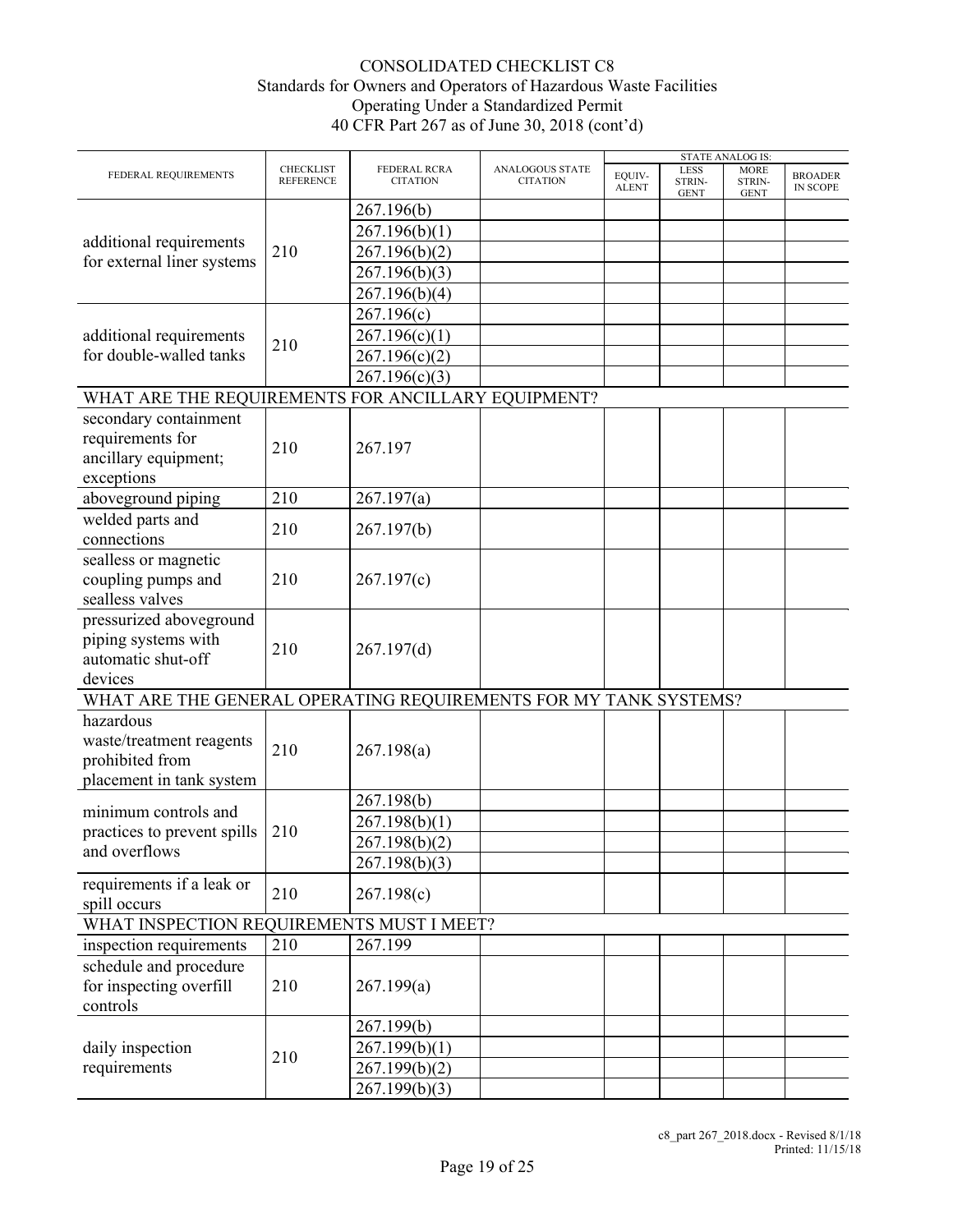|                                                       |                                      |                                 |                                    | <b>STATE ANALOG IS:</b> |                                      |                                                                         |                                   |  |  |  |
|-------------------------------------------------------|--------------------------------------|---------------------------------|------------------------------------|-------------------------|--------------------------------------|-------------------------------------------------------------------------|-----------------------------------|--|--|--|
| FEDERAL REQUIREMENTS                                  | <b>CHECKLIST</b><br><b>REFERENCE</b> | FEDERAL RCRA<br><b>CITATION</b> | ANALOGOUS STATE<br><b>CITATION</b> | EQUIV-<br><b>ALENT</b>  | <b>LESS</b><br>STRIN-<br><b>GENT</b> | <b>MORE</b><br>STRIN-<br><b>GENT</b>                                    | <b>BROADER</b><br><b>IN SCOPE</b> |  |  |  |
| minimum inspection                                    |                                      | 267.199(c)                      |                                    |                         |                                      |                                                                         |                                   |  |  |  |
| frequency for cathodic                                | 210                                  | 267.199(c)(1)                   |                                    |                         |                                      |                                                                         |                                   |  |  |  |
| protection systems                                    |                                      | 267.199(c)(2)                   |                                    |                         |                                      |                                                                         |                                   |  |  |  |
| document in operating                                 | 210                                  | 267.199(d)                      |                                    |                         |                                      |                                                                         |                                   |  |  |  |
| record                                                |                                      |                                 |                                    |                         |                                      |                                                                         |                                   |  |  |  |
| WHAT MUST I DO IN CASE OF A LEAK OR A SPILL?          |                                      |                                 |                                    |                         |                                      |                                                                         |                                   |  |  |  |
| immediate removal from                                |                                      |                                 |                                    |                         |                                      |                                                                         |                                   |  |  |  |
| service of leaking/unfit-                             | 210                                  | 267.200                         |                                    |                         |                                      |                                                                         |                                   |  |  |  |
| for-use tank or secondary                             |                                      |                                 |                                    |                         |                                      |                                                                         |                                   |  |  |  |
| containment system                                    |                                      |                                 |                                    |                         |                                      |                                                                         |                                   |  |  |  |
| stop flow or addition of                              | 210                                  | 267.200(a)                      |                                    |                         |                                      |                                                                         |                                   |  |  |  |
| waste and inspect system                              |                                      |                                 |                                    |                         |                                      |                                                                         |                                   |  |  |  |
| schedule for removal of                               |                                      | 267.200(b)                      |                                    |                         |                                      |                                                                         |                                   |  |  |  |
| waste from tank system                                |                                      | 267.200(b)(1)                   |                                    |                         |                                      |                                                                         |                                   |  |  |  |
| or secondary                                          | 210                                  |                                 |                                    |                         |                                      |                                                                         |                                   |  |  |  |
| containment system                                    |                                      | 267.200(b)(2)                   |                                    |                         |                                      |                                                                         |                                   |  |  |  |
| containment of visible                                |                                      | 267.200(c)                      |                                    |                         |                                      |                                                                         |                                   |  |  |  |
| releases to the                                       | 210                                  | 267.200(c)(1)                   |                                    |                         |                                      |                                                                         |                                   |  |  |  |
| environment                                           |                                      | 267.200(c)(2)                   |                                    |                         |                                      |                                                                         |                                   |  |  |  |
|                                                       |                                      | 267.200(d)                      |                                    |                         |                                      |                                                                         |                                   |  |  |  |
|                                                       |                                      |                                 |                                    |                         |                                      |                                                                         |                                   |  |  |  |
| required notifications and                            |                                      | 267.200(d)(1)                   |                                    |                         |                                      |                                                                         |                                   |  |  |  |
| reports following any                                 |                                      | 267.200(d)(1)(i)                |                                    |                         |                                      | WHAT SPECIAL REQUIREMENTS MUST I MEET FOR IGNITABLE OR REACTIVE WASTES? |                                   |  |  |  |
| release to the                                        | 210                                  | $\&$ (ii)                       |                                    |                         |                                      |                                                                         |                                   |  |  |  |
| environment                                           |                                      | 267.200(d)(2)                   |                                    |                         |                                      |                                                                         |                                   |  |  |  |
|                                                       |                                      | 267.200(d)(2)(i)                |                                    |                         |                                      |                                                                         |                                   |  |  |  |
|                                                       |                                      | $-(v)$                          |                                    |                         |                                      |                                                                         |                                   |  |  |  |
|                                                       |                                      | 267.200(e)                      |                                    |                         |                                      |                                                                         |                                   |  |  |  |
| provision of secondary                                |                                      | 267.200(e)(1)                   |                                    |                         |                                      |                                                                         |                                   |  |  |  |
| containment, repair, or                               | 210                                  | 267.200(e)(2)                   |                                    |                         |                                      |                                                                         |                                   |  |  |  |
| closure                                               |                                      | 267.200(e)(3)                   |                                    |                         |                                      |                                                                         |                                   |  |  |  |
|                                                       |                                      | 267.200(f)                      |                                    |                         |                                      |                                                                         |                                   |  |  |  |
| certification of major                                | 210                                  | 267.200(f)(1)                   |                                    |                         |                                      |                                                                         |                                   |  |  |  |
| repairs                                               |                                      | 267.200(f)(2)                   |                                    |                         |                                      |                                                                         |                                   |  |  |  |
| WHAT MUST I DO WHEN I STOP OPERATING THE TANK SYSTEM? |                                      |                                 |                                    |                         |                                      |                                                                         |                                   |  |  |  |
| tank system closure                                   |                                      |                                 |                                    |                         |                                      |                                                                         |                                   |  |  |  |
| requirements                                          | 210                                  | 267.201                         |                                    |                         |                                      |                                                                         |                                   |  |  |  |
|                                                       |                                      |                                 |                                    |                         |                                      |                                                                         |                                   |  |  |  |
|                                                       |                                      |                                 |                                    |                         |                                      |                                                                         |                                   |  |  |  |
| no ignitable or reactive                              |                                      |                                 |                                    |                         |                                      |                                                                         |                                   |  |  |  |
| waste in tank systems                                 | 210                                  | 267.202(a)                      |                                    |                         |                                      |                                                                         |                                   |  |  |  |
| unless:                                               |                                      |                                 |                                    |                         |                                      |                                                                         |                                   |  |  |  |
| waste is treated, rendered                            |                                      | 267.202(a)(1)                   |                                    |                         |                                      |                                                                         |                                   |  |  |  |
| or mixed                                              | 210                                  | 267.202(a)(1)(i)                |                                    |                         |                                      |                                                                         |                                   |  |  |  |
|                                                       |                                      | $\&$ (ii)                       |                                    |                         |                                      |                                                                         |                                   |  |  |  |
| waste is protected                                    | 210                                  | 267.202(a)(2)                   |                                    |                         |                                      |                                                                         |                                   |  |  |  |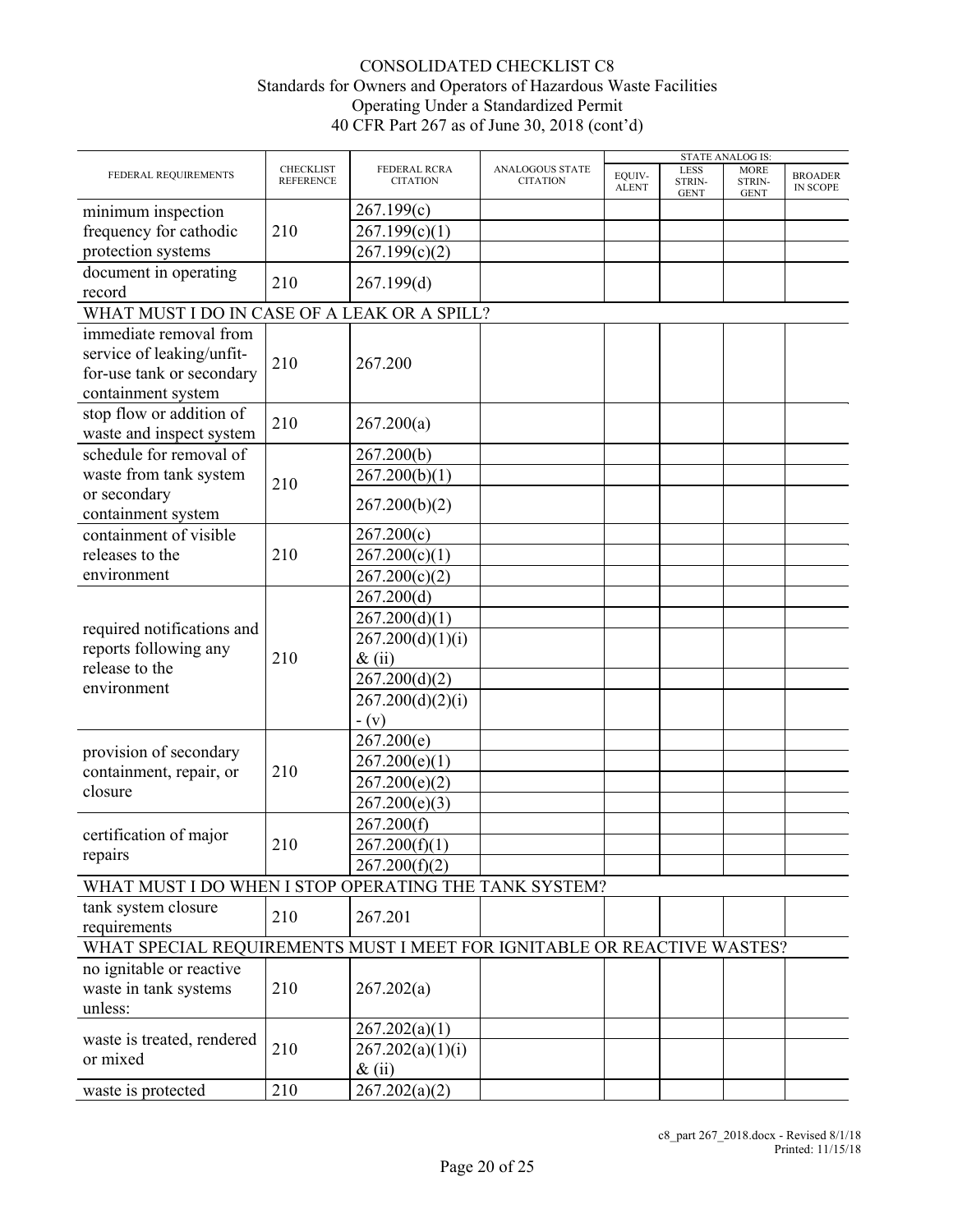|                                                                                                                                                                                                                                                   |                                      |                                         |                                    |                        |                                      | <b>STATE ANALOG IS:</b>              |                                   |
|---------------------------------------------------------------------------------------------------------------------------------------------------------------------------------------------------------------------------------------------------|--------------------------------------|-----------------------------------------|------------------------------------|------------------------|--------------------------------------|--------------------------------------|-----------------------------------|
| FEDERAL REQUIREMENTS                                                                                                                                                                                                                              | <b>CHECKLIST</b><br><b>REFERENCE</b> | FEDERAL RCRA<br><b>CITATION</b>         | ANALOGOUS STATE<br><b>CITATION</b> | EQUIV-<br><b>ALENT</b> | <b>LESS</b><br>STRIN-<br><b>GENT</b> | <b>MORE</b><br>STRIN-<br><b>GENT</b> | <b>BROADER</b><br><b>IN SCOPE</b> |
| system used solely for<br>emergencies                                                                                                                                                                                                             | 210                                  | 267.202(a)(3)                           |                                    |                        |                                      |                                      |                                   |
| maintenance of<br>protective distances                                                                                                                                                                                                            | 210                                  | 267.202(b)                              |                                    |                        |                                      |                                      |                                   |
| WHAT SPECIAL REQUIREMENTS MUST I MEET FOR INCOMPATIBLE WASTES?                                                                                                                                                                                    |                                      |                                         |                                    |                        |                                      |                                      |                                   |
| no placement of<br>incompatible wastes in<br>tank system unless<br>compliance with<br>267.17(b)                                                                                                                                                   | 210                                  | 267.203(a)                              |                                    |                        |                                      |                                      |                                   |
| no placement of<br>incompatible wastes in<br>tank system unless<br>compliance with<br>267.17(b)                                                                                                                                                   | 210                                  | 267.203(b)                              |                                    |                        |                                      |                                      |                                   |
| WHAT AIR EMISSION STANDARDS APPLY?                                                                                                                                                                                                                |                                      |                                         |                                    |                        |                                      |                                      |                                   |
| manage hazardous waste<br>according to the<br>requirements part 264,<br>subparts AA, BB, and<br>CC; permissible control<br>devices for facilities<br>under a standardized<br>permit                                                               | 210                                  | 267.204                                 |                                    |                        |                                      |                                      |                                   |
|                                                                                                                                                                                                                                                   |                                      | <b>SUBPARTS K THROUGH CC [RESERVED]</b> |                                    |                        |                                      |                                      |                                   |
|                                                                                                                                                                                                                                                   |                                      | SUBPART DD - CONTAINMENT BUILDINGS      |                                    |                        |                                      |                                      |                                   |
| DOES THIS SUBPART APPLY TO ME?                                                                                                                                                                                                                    |                                      |                                         |                                    |                        |                                      |                                      |                                   |
| applies to facilities under<br>standardized permit,<br>except as provided in<br>$267.1(b)$ ; storage or<br>treatment in containment<br>building not land<br>disposal if unit meets the<br>requirements of<br>267.1101, 267.1102, and<br>267.1103. | 210                                  | 267.1100                                |                                    |                        |                                      |                                      |                                   |
| WHAT DESIGN AND OPERATING STANDARDS MUST MY CONTAINMENT BUILDING MEET?                                                                                                                                                                            |                                      |                                         |                                    |                        |                                      |                                      |                                   |
| containment buildings<br>comply with following<br>design standards:                                                                                                                                                                               | 210                                  | 267.1101                                |                                    |                        |                                      |                                      |                                   |
| completely enclosed as<br>specified                                                                                                                                                                                                               | 210                                  | 267.1101(a)                             |                                    |                        |                                      |                                      |                                   |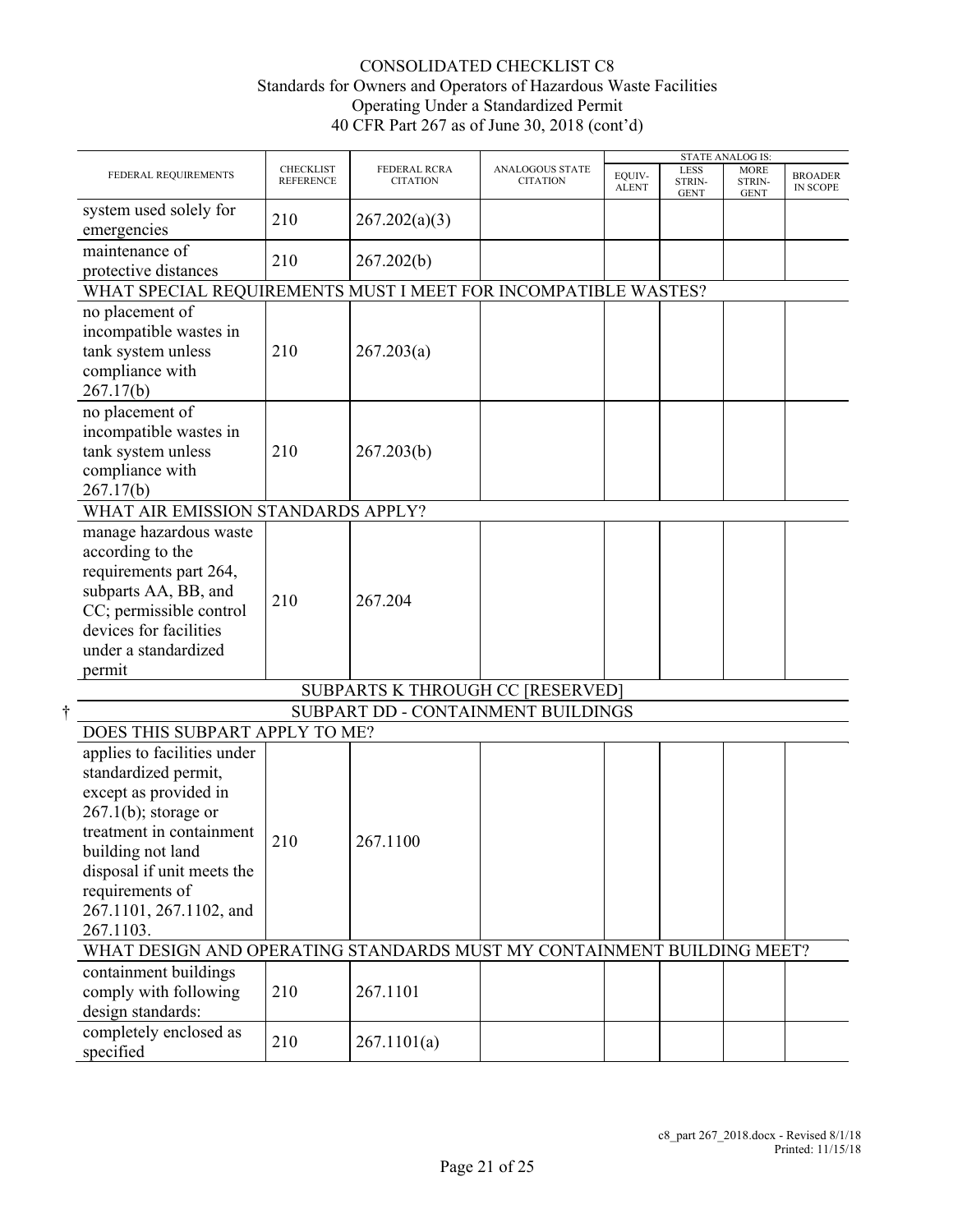|                                                                                                                                                       |                               |                                 |                                    |                        |                               | <b>STATE ANALOG IS:</b>              |                                   |
|-------------------------------------------------------------------------------------------------------------------------------------------------------|-------------------------------|---------------------------------|------------------------------------|------------------------|-------------------------------|--------------------------------------|-----------------------------------|
| FEDERAL REQUIREMENTS                                                                                                                                  | CHECKLIST<br><b>REFERENCE</b> | FEDERAL RCRA<br><b>CITATION</b> | ANALOGOUS STATE<br><b>CITATION</b> | EQUIV-<br><b>ALENT</b> | LESS<br>STRIN-<br><b>GENT</b> | <b>MORE</b><br>STRIN-<br><b>GENT</b> | <b>BROADER</b><br><b>IN SCOPE</b> |
|                                                                                                                                                       |                               | 267.1101(b)                     |                                    |                        |                               |                                      |                                   |
| design and construction                                                                                                                               |                               | 267.1101(b)(1)                  |                                    |                        |                               |                                      |                                   |
| of floor, containment                                                                                                                                 | 210                           |                                 |                                    |                        |                               |                                      |                                   |
| walls and secondary                                                                                                                                   |                               | 267.1101(b)(2)                  |                                    |                        |                               |                                      |                                   |
| containment system                                                                                                                                    |                               | 267.1101(b)(2)(i)               |                                    |                        |                               |                                      |                                   |
|                                                                                                                                                       |                               | $)- (v)$                        |                                    |                        |                               |                                      |                                   |
| chemically compatible<br>surfaces                                                                                                                     | 210                           | 267.1101(c)                     |                                    |                        |                               |                                      |                                   |
| no placement of<br>incompatible wastes or<br>treatment reagents that<br>could cause unit or<br>secondary containment<br>system to fail                | 210                           | 267.1101(d)                     |                                    |                        |                               |                                      |                                   |
| primary barrier designed<br>to withstand movement<br>of personnel, waste and<br>handling equipment in<br>unit                                         | 210                           | 267.1101(e)                     |                                    |                        |                               |                                      |                                   |
| criteria for exception to                                                                                                                             |                               | 267.1101(f)                     |                                    |                        |                               |                                      |                                   |
| structural strength                                                                                                                                   | 210                           | 267.1101(f)(1)                  |                                    |                        |                               |                                      |                                   |
| requirement                                                                                                                                           |                               |                                 |                                    |                        |                               |                                      |                                   |
|                                                                                                                                                       |                               | 267.1101(f)(2)                  |                                    |                        |                               |                                      |                                   |
| storage area inspected<br>and recorded in facility's<br>operating records                                                                             | 210                           | 267.1101(g)                     |                                    |                        |                               |                                      |                                   |
| certification that<br>containment building<br>design meets<br>requirements                                                                            | 210                           | 267.1101(h)                     |                                    |                        |                               |                                      |                                   |
| WHAT OTHER REQUIREMENTS MUST I MEET TO PREVENT RELEASES?                                                                                              |                               |                                 |                                    |                        |                               |                                      |                                   |
| controls and practices to<br>ensure containment of<br>hazardous waste within<br>unit; at a minimum                                                    | 210                           | 267.1102                        |                                    |                        |                               |                                      |                                   |
| maintain primary barrier<br>as specified                                                                                                              | 210                           | 267.1102(a)                     |                                    |                        |                               |                                      |                                   |
| maintain level of<br>stored/treated hazardous<br>waste as specified                                                                                   | 210                           | 267.1102(b)                     |                                    |                        |                               |                                      |                                   |
| take measures to prevent<br>tracking of hazardous<br>waste out of unit;<br>equipment<br>decontamination area;<br>rinsate collection and<br>management | 210                           | 267.1102(c)                     |                                    |                        |                               |                                      |                                   |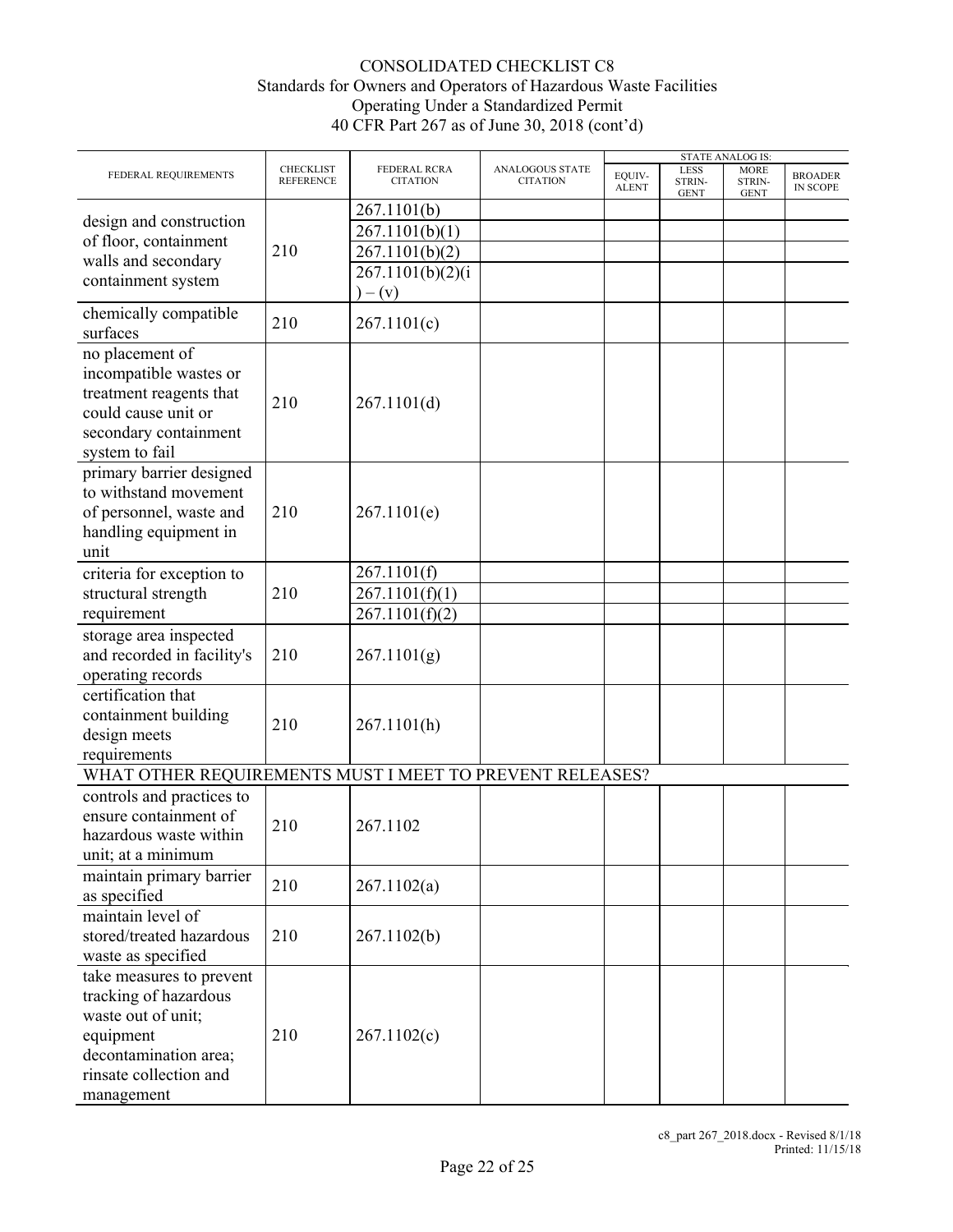|                                                                                                                                                                          |                                      |                                                                                                     |                                           |                        |                                      | STATE ANALOG IS:                     |                            |
|--------------------------------------------------------------------------------------------------------------------------------------------------------------------------|--------------------------------------|-----------------------------------------------------------------------------------------------------|-------------------------------------------|------------------------|--------------------------------------|--------------------------------------|----------------------------|
| FEDERAL REQUIREMENTS                                                                                                                                                     | <b>CHECKLIST</b><br><b>REFERENCE</b> | <b>FEDERAL RCRA</b><br><b>CITATION</b>                                                              | <b>ANALOGOUS STATE</b><br><b>CITATION</b> | EQUIV-<br><b>ALENT</b> | <b>LESS</b><br>STRIN-<br><b>GENT</b> | <b>MORE</b><br>STRIN-<br><b>GENT</b> | <b>BROADER</b><br>IN SCOPE |
| take measures to control<br>fugitive dust emissions;<br>maintain particulate<br>collection devices as<br>specified; when "no<br>visible emissions" must<br>be maintained | 210                                  | 267.1102(d)                                                                                         |                                           |                        |                                      |                                      |                            |
| WHAT ADDITIONAL DESIGN AND OPERATING STANDARDS APPLY IF LIQUIDS WILL BE IN MY<br><b>CONTAINMENT BUILDING?</b>                                                            |                                      |                                                                                                     |                                           |                        |                                      |                                      |                            |
| requirements for<br>hazardous waste<br>containing free liquids or<br>treated with free liquids                                                                           | 210                                  | 267.1103                                                                                            |                                           |                        |                                      |                                      |                            |
| primary barrier to<br>prevent migration of<br>hazardous constituents<br>into the barrier                                                                                 | 210                                  | 267.1103(a)                                                                                         |                                           |                        |                                      |                                      |                            |
| liquid collection and<br>removal system to<br>minimize accumulation<br>of liquid on primary<br>barrier                                                                   | 210                                  | 267.1103(b)<br>267.1103(b)(1)<br>267.1103(b)(2)                                                     |                                           |                        |                                      |                                      |                            |
| secondary containment<br>system to prevent<br>hazardous constituent<br>migration into barrier;<br>leak detection and liquid<br>collection as specified                   | 210                                  | 267.1103(c)<br>267.1103(c)(1)<br>267.1103(c)(1)(i)<br>$\&$ (ii)<br>267.1103(c)(2)<br>267.1103(c)(3) |                                           |                        |                                      |                                      |                            |
| HOW MAY I OBTAIN A WAIVER FROM SECONDARY CONTAINMENT REQUIREMENTS?                                                                                                       |                                      |                                                                                                     |                                           |                        |                                      |                                      |                            |
| Regional Administrator<br>waiver of secondary<br>containment<br>requirements; what<br>owner/operator<br>demonstrates                                                     | 210                                  | 267.1104<br>267.1104(a)<br>267.1104(b)                                                              |                                           |                        |                                      |                                      |                            |
| WHAT DO I DO IF MY CONTAINMENT BUILDING CONTAINS AREAS BOTH WITH AND                                                                                                     |                                      |                                                                                                     |                                           |                        |                                      |                                      |                            |
| WITHOUT SECONDARY CONTAINMENT?<br>containment buildings<br>that contain areas both<br>with and without<br>secondary containment,<br>owner/operator<br>requirements       | 210                                  | 267.1105<br>267.1105(a)<br>267.1105(b)<br>267.1105(c)                                               |                                           |                        |                                      |                                      |                            |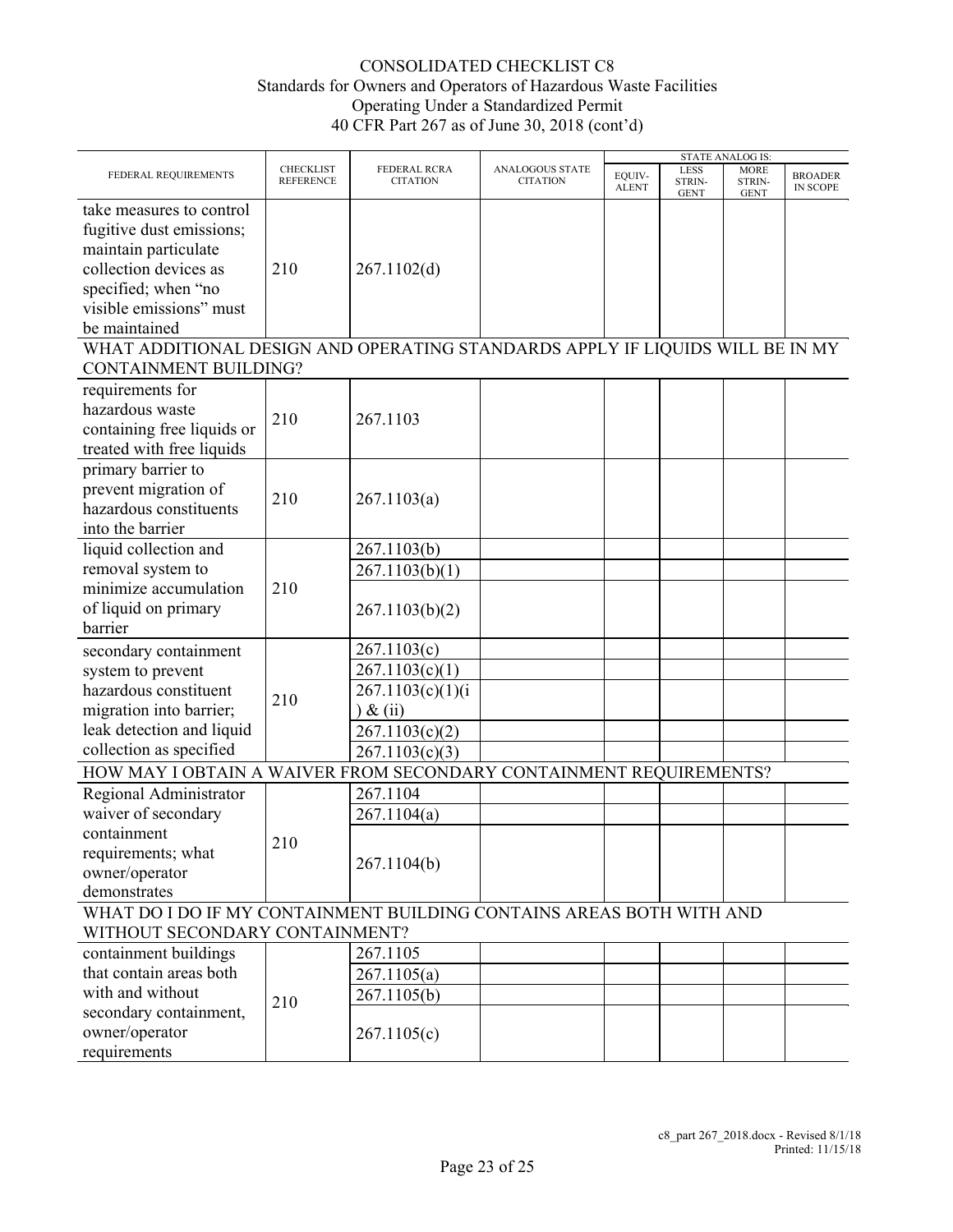|                                                                                                                                                                                                                    |                                      |                                 |                                    |                        |                               | <b>STATE ANALOG IS:</b>              |                                   |
|--------------------------------------------------------------------------------------------------------------------------------------------------------------------------------------------------------------------|--------------------------------------|---------------------------------|------------------------------------|------------------------|-------------------------------|--------------------------------------|-----------------------------------|
| FEDERAL REQUIREMENTS                                                                                                                                                                                               | <b>CHECKLIST</b><br><b>REFERENCE</b> | FEDERAL RCRA<br><b>CITATION</b> | ANALOGOUS STATE<br><b>CITATION</b> | EQUIV-<br><b>ALENT</b> | LESS<br>STRIN-<br><b>GENT</b> | <b>MORE</b><br>STRIN-<br><b>GENT</b> | <b>BROADER</b><br><b>IN SCOPE</b> |
| WHAT DO I DO IF I DETECT A RELEASE?                                                                                                                                                                                |                                      |                                 |                                    |                        |                               |                                      |                                   |
| prompt repairs of unit<br>throughout active life as<br>specified                                                                                                                                                   | 210                                  | 267.1106                        |                                    |                        |                               |                                      |                                   |
| procedures upon<br>detection of condition<br>that could lead to or has<br>led to a release                                                                                                                         | 210                                  | 267.1106(a)                     |                                    |                        |                               |                                      |                                   |
| enter record of discovery<br>in facility operating<br>record                                                                                                                                                       | 210                                  | 267.1106(a)(1)                  |                                    |                        |                               |                                      |                                   |
| immediately remove<br>portion of containment<br>building affected from<br>service                                                                                                                                  | 210                                  | 267.1106(a)(2)                  |                                    |                        |                               |                                      |                                   |
| determine steps needed<br>for repair, remove<br>leakage from secondary<br>collection system and<br>establish schedule for<br>cleanup and repairs                                                                   | 210                                  | 267.1106(a)(3)                  |                                    |                        |                               |                                      |                                   |
| within 7 days, notify<br>Regional Administrator<br>of condition; within 14<br>working days, provide<br>written notice to<br>Regional Administrator;<br>what written notice must<br>include                         | 210                                  | 267.1106(a)(4)                  |                                    |                        |                               |                                      |                                   |
| Regional Administrator<br>must review notice,<br>determine extent to<br>which unit must be<br>removed from service<br>during repairs, and notify<br>owner/operator of<br>determination and<br>rationale in writing | 210                                  | 267.1106(b)                     |                                    |                        |                               |                                      |                                   |
| written notification to<br>Regional Administrator<br>on completion of repair<br>and cleanup; verification<br>by a qualified, registered<br>professional engineer<br>that repairs and cleanup<br>are in compliance  | 210                                  | 267.1106(c)                     |                                    |                        |                               |                                      |                                   |